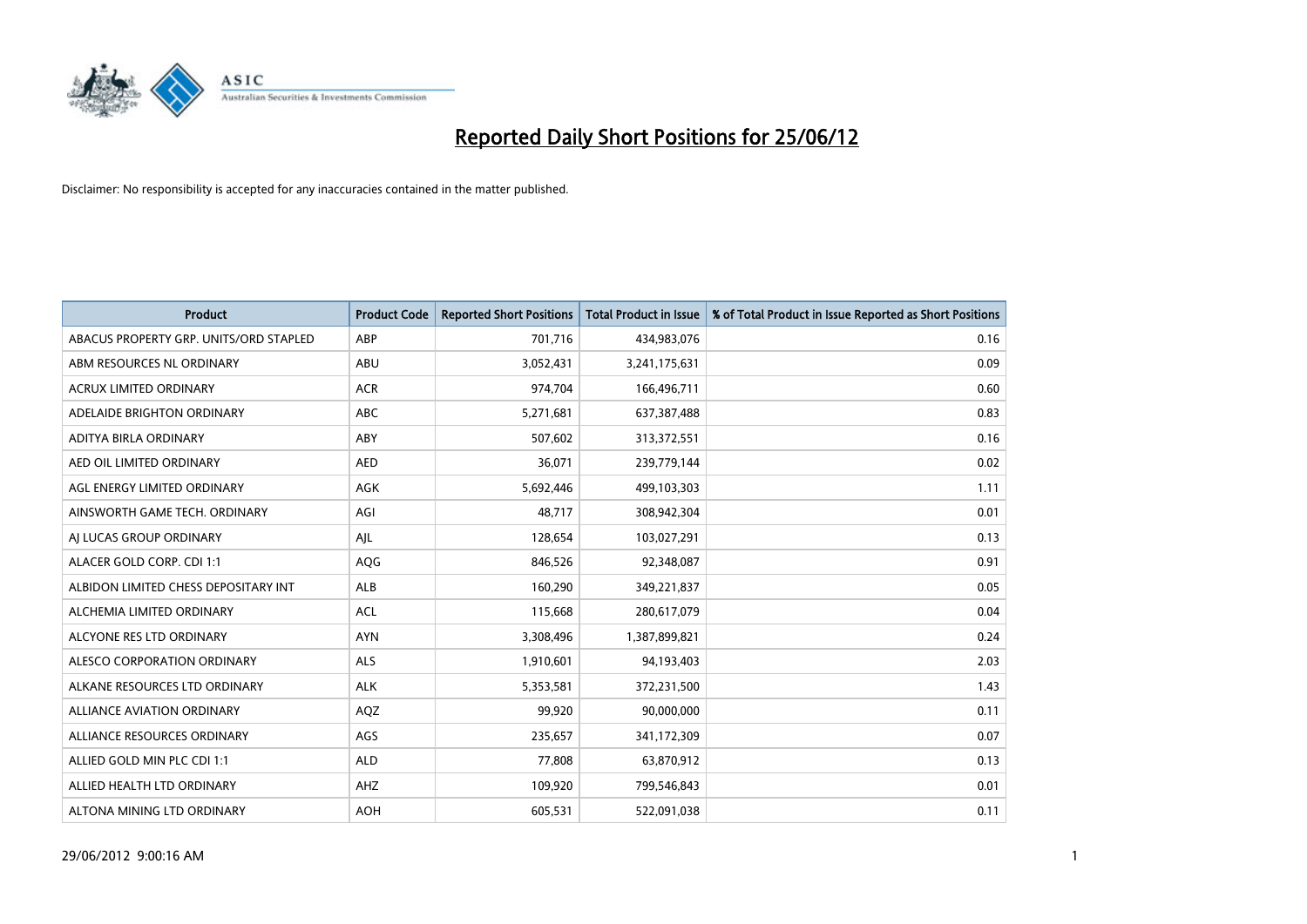

| <b>Product</b>                          | <b>Product Code</b> | <b>Reported Short Positions</b> | <b>Total Product in Issue</b> | % of Total Product in Issue Reported as Short Positions |
|-----------------------------------------|---------------------|---------------------------------|-------------------------------|---------------------------------------------------------|
| ALUMINA LIMITED ORDINARY                | <b>AWC</b>          | 101,415,718                     | 2,440,196,187                 | 4.13                                                    |
| AMALGAMATED HOLDINGS ORDINARY           | AHD                 | 2,958                           | 157,629,498                   | 0.00                                                    |
| AMCOM TELECOMM. ORDINARY                | AMM                 | 2,000                           | 241,491,904                   | 0.00                                                    |
| AMCOR LIMITED ORDINARY                  | AMC                 | 4,372,547                       | 1,206,684,923                 | 0.37                                                    |
| AMP LIMITED ORDINARY                    | AMP                 | 6,516,561                       | 2,894,931,180                 | 0.22                                                    |
| AMPELLA MINING ORDINARY                 | AMX                 | 3,774,296                       | 240,600,493                   | 1.55                                                    |
| ANGLOGOLD ASHANTI CDI 5:1               | AGG                 |                                 | 89,207,765                    | 0.00                                                    |
| ANSELL LIMITED ORDINARY                 | <b>ANN</b>          | 3,084,033                       | 130,656,668                   | 2.37                                                    |
| ANTARES ENERGY LTD ORDINARY             | <b>AZZ</b>          | 411,664                         | 259,950,000                   | 0.16                                                    |
| ANZ BANKING GRP LTD ORDINARY            | ANZ                 | 11,248,642                      | 2,679,682,754                 | 0.40                                                    |
| APA GROUP STAPLED SECURITIES            | APA                 | 6,756,880                       | 644,485,583                   | 1.05                                                    |
| APN NEWS & MEDIA ORDINARY               | <b>APN</b>          | 21,199,960                      | 649,010,756                   | 3.26                                                    |
| AQUARIUS PLATINUM. ORDINARY             | <b>AOP</b>          | 10,254,981                      | 470,312,578                   | 2.16                                                    |
| AOUILA RESOURCES ORDINARY               | <b>AQA</b>          | 6,058,959                       | 411,804,442                   | 1.45                                                    |
| ARAFURA RESOURCE LTD ORDINARY           | ARU                 | 6,359,211                       | 396,004,144                   | 1.60                                                    |
| ARB CORPORATION ORDINARY                | ARP                 | 49,996                          | 72,481,302                    | 0.07                                                    |
| ARDENT LEISURE GROUP STAPLED SECURITIES | AAD                 | 286,569                         | 334,209,401                   | 0.09                                                    |
| ARISTOCRAT LEISURE ORDINARY             | ALL                 | 16,860,266                      | 550,502,889                   | 3.08                                                    |
| ASCIANO LIMITED ORDINARY                | <b>AIO</b>          | 4,238,840                       | 975,385,664                   | 0.45                                                    |
| ASG GROUP LIMITED ORDINARY              | ASZ                 | 171,510                         | 172,152,079                   | 0.10                                                    |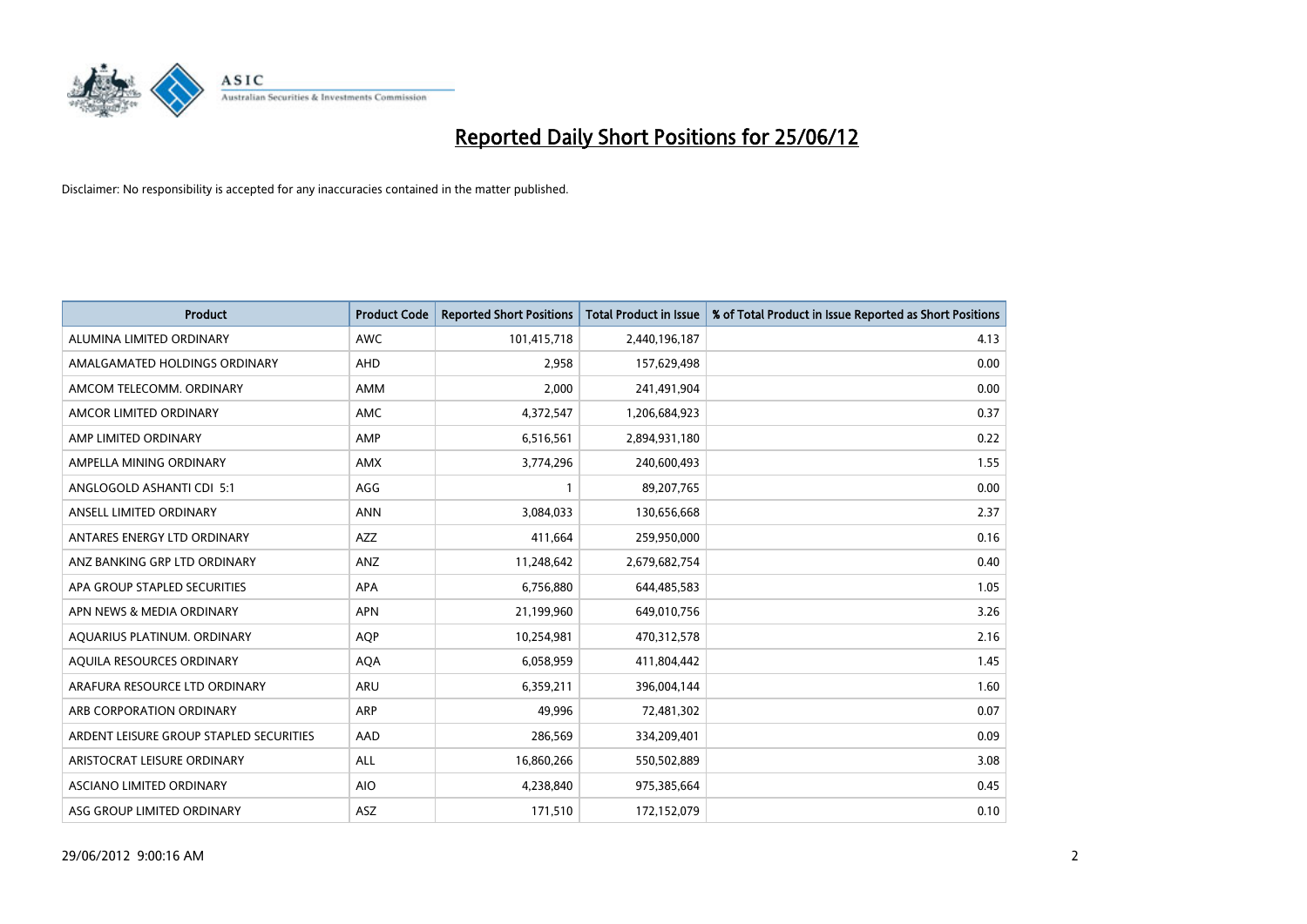

| <b>Product</b>                          | <b>Product Code</b> | <b>Reported Short Positions</b> | <b>Total Product in Issue</b> | % of Total Product in Issue Reported as Short Positions |
|-----------------------------------------|---------------------|---------------------------------|-------------------------------|---------------------------------------------------------|
| ASPEN GROUP ORD/UNITS STAPLED           | <b>APZ</b>          | 417,257                         | 600,507,326                   | 0.07                                                    |
| ASPIRE MINING LTD ORDINARY              | <b>AKM</b>          | 270,129                         | 620,594,556                   | 0.04                                                    |
| ASTRO JAP PROP GROUP STAPLED SECURITIES | AJA                 | 10,589                          | 58,445,002                    | 0.01                                                    |
| ASX LIMITED ORDINARY                    | ASX                 | 3,485,663                       | 175,136,729                   | 1.96                                                    |
| ATLANTIC LIMITED ORDINARY               | ATI                 | 60,000                          | 143,393,703                   | 0.04                                                    |
| ATLAS IRON LIMITED ORDINARY             | <b>AGO</b>          | 11,648,386                      | 904,580,993                   | 1.26                                                    |
| AUCKLAND INTERNATION ORDINARY           | AIA                 | 50,000                          | 1,322,564,489                 | 0.00                                                    |
| AURORA OIL & GAS ORDINARY               | AUT                 | 6,419,342                       | 445,458,159                   | 1.44                                                    |
| AUSDRILL LIMITED ORDINARY               | ASL                 | 1,583,515                       | 304,397,289                   | 0.52                                                    |
| AUSENCO LIMITED ORDINARY                | <b>AAX</b>          | 380,761                         | 123,872,665                   | 0.30                                                    |
| <b>AUSTAL LIMITED ORDINARY</b>          | ASB                 | 198,416                         | 188,193,007                   | 0.10                                                    |
| AUSTBROKERS HOLDINGS ORDINARY           | <b>AUB</b>          | 120                             | 55,999,095                    | 0.00                                                    |
| AUSTIN ENGINEERING ORDINARY             | ANG                 | 21,010                          | 72,314,403                    | 0.02                                                    |
| AUSTRALAND PROPERTY STAPLED SECURITY    | <b>ALZ</b>          | 125,861                         | 576,846,597                   | 0.02                                                    |
| AUSTRALIAN AGRICULT, ORDINARY           | AAC                 | 503,240                         | 312,905,085                   | 0.15                                                    |
| AUSTRALIAN INFRASTR, UNITS/ORDINARY     | <b>AIX</b>          | 11,302,155                      | 620,733,944                   | 1.84                                                    |
| AUSTRALIAN PHARM, ORDINARY              | API                 | 254,289                         | 488,115,883                   | 0.06                                                    |
| AUTOMOTIVE HOLDINGS ORDINARY            | AHE                 | 5,875                           | 260,579,682                   | 0.00                                                    |
| AVIENNINGS LIMITED ORDINARY             | <b>AVI</b>          | 575,001                         | 274,588,694                   | 0.21                                                    |
| AWE LIMITED ORDINARY                    | <b>AWE</b>          | 1,921,382                       | 521,871,941                   | 0.36                                                    |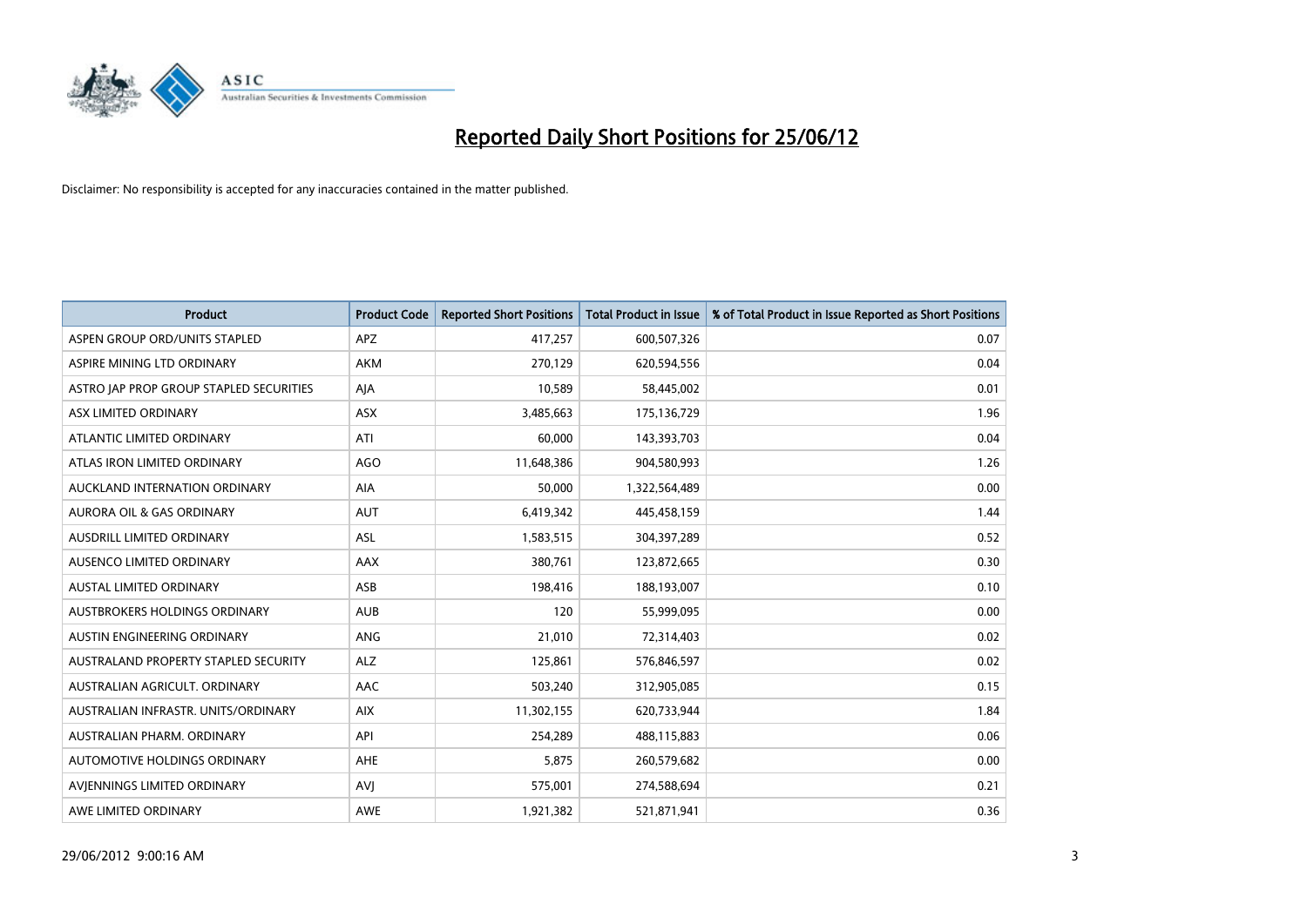

| <b>Product</b>                       | <b>Product Code</b> | <b>Reported Short Positions</b> | <b>Total Product in Issue</b> | % of Total Product in Issue Reported as Short Positions |
|--------------------------------------|---------------------|---------------------------------|-------------------------------|---------------------------------------------------------|
| AZIMUTH RES LTD ORDINARY             | <b>AZH</b>          | 1,296,066                       | 401,368,304                   | 0.32                                                    |
| AZUMAH RESOURCES ORDINARY            | <b>AZM</b>          | 743,919                         | 333,614,096                   | 0.22                                                    |
| <b>BANDANNA ENERGY ORDINARY</b>      | <b>BND</b>          | 3,830,952                       | 528,481,199                   | 0.72                                                    |
| BANK OF QUEENSLAND. ORDINARY         | <b>BOQ</b>          | 10,398,396                      | 308,797,224                   | 3.37                                                    |
| <b>BASE RES LIMITED ORDINARY</b>     | <b>BSE</b>          | 727,920                         | 460,440,029                   | 0.16                                                    |
| <b>BATHURST RESOURCES ORDINARY</b>   | <b>BTU</b>          | 33,845,128                      | 695,747,997                   | 4.87                                                    |
| <b>BC IRON LIMITED ORDINARY</b>      | <b>BCI</b>          | 279,917                         | 103,861,000                   | 0.27                                                    |
| BEACH ENERGY LIMITED ORDINARY        | <b>BPT</b>          | 26,820,769                      | 1,255,464,157                 | 2.13                                                    |
| BEADELL RESOURCE LTD ORDINARY        | <b>BDR</b>          | 11,223,019                      | 716,004,752                   | 1.57                                                    |
| BENDIGO AND ADELAIDE ORDINARY        | <b>BEN</b>          | 6,201,895                       | 396,604,957                   | 1.56                                                    |
| BENITEC BIOPHARMA ORDINARY           | <b>BLT</b>          | 75,000                          | 970,628,529                   | 0.01                                                    |
| BERKELEY RESOURCES ORDINARY          | <b>BKY</b>          | 359,026                         | 179,298,273                   | 0.21                                                    |
| <b>BHP BILLITON LIMITED ORDINARY</b> | <b>BHP</b>          | 6,709,691                       | 3,211,691,105                 | 0.19                                                    |
| <b>BILLABONG ORDINARY</b>            | <b>BBG</b>          | 26,768,139                      | 257,888,239                   | 10.36                                                   |
| <b>BIOTA HOLDINGS ORDINARY</b>       | <b>BTA</b>          | 969,801                         | 182,350,316                   | 0.53                                                    |
| <b>BLACKTHORN RESOURCES ORDINARY</b> | <b>BTR</b>          | 70,374                          | 127,818,000                   | 0.05                                                    |
| BLUESCOPE STEEL LTD ORDINARY         | <b>BSL</b>          | 46,741,182                      | 3,349,185,247                 | 1.38                                                    |
| <b>BOART LONGYEAR ORDINARY</b>       | <b>BLY</b>          | 6,478,649                       | 461,163,412                   | 1.40                                                    |
| <b>BOOM LOGISTICS ORDINARY</b>       | <b>BOL</b>          | 626                             | 468,663,585                   | 0.00                                                    |
| BORAL LIMITED. ORDINARY              | <b>BLD</b>          | 42,089,464                      | 758,572,140                   | 5.53                                                    |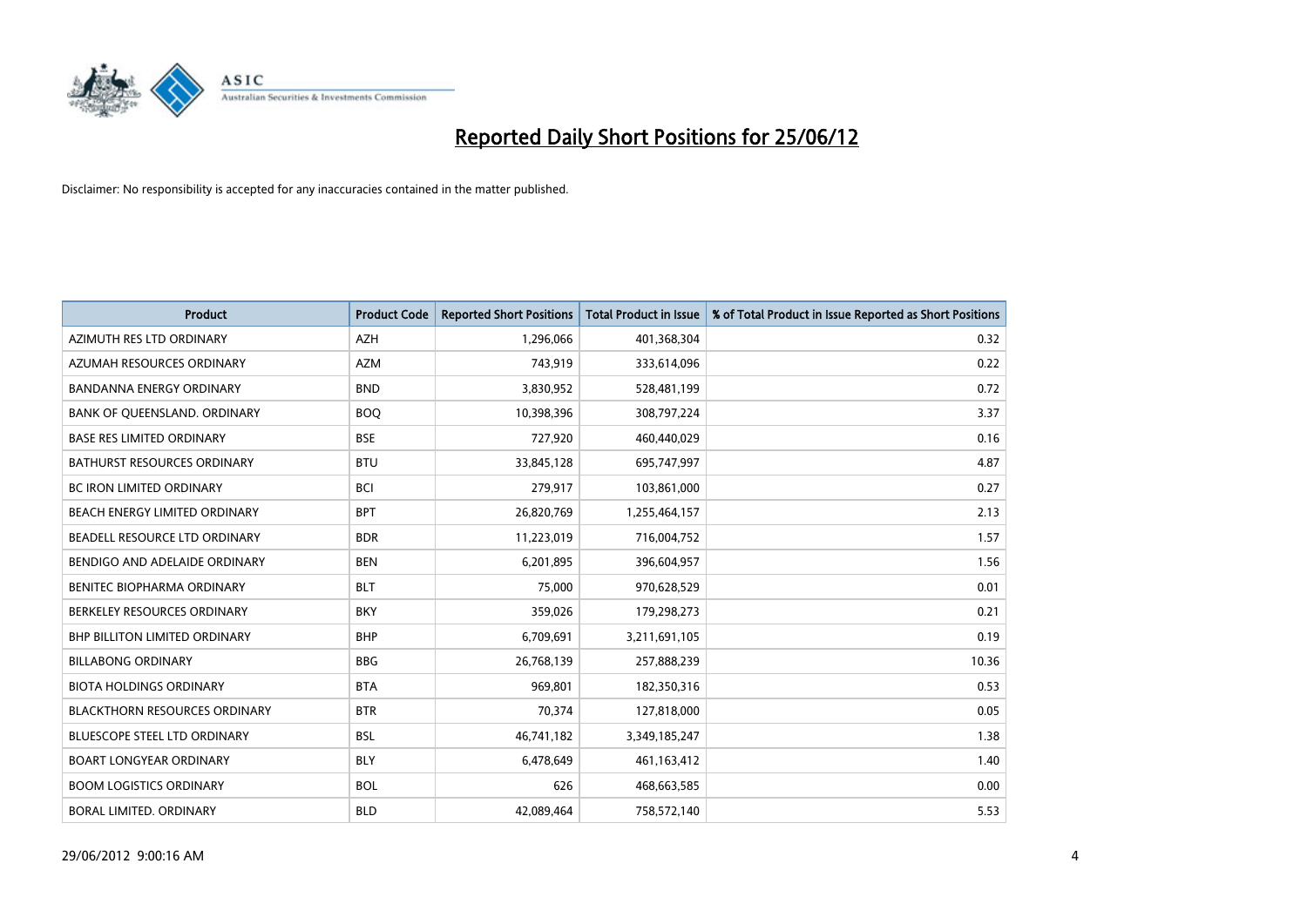

| <b>Product</b>                          | <b>Product Code</b> | <b>Reported Short Positions</b> | <b>Total Product in Issue</b> | % of Total Product in Issue Reported as Short Positions |
|-----------------------------------------|---------------------|---------------------------------|-------------------------------|---------------------------------------------------------|
| <b>BRADKEN LIMITED ORDINARY</b>         | <b>BKN</b>          | 2,209,614                       | 168,629,376                   | 1.31                                                    |
| <b>BRAMBLES LIMITED ORDINARY</b>        | <b>BXB</b>          | 5,054,439                       | 1,536,017,062                 | 0.30                                                    |
| BREVILLE GROUP LTD ORDINARY             | <b>BRG</b>          | 5,344                           | 130,095,322                   | 0.00                                                    |
| <b>BRICKWORKS LIMITED ORDINARY</b>      | <b>BKW</b>          | 18,477                          | 147,567,333                   | 0.01                                                    |
| BT INVESTMENT MNGMNT ORDINARY           | <b>BTT</b>          | 231,484                         | 267,906,977                   | 0.08                                                    |
| <b>BURU ENERGY ORDINARY</b>             | <b>BRU</b>          | 9,486,824                       | 251,007,144                   | 3.76                                                    |
| <b>BWP TRUST ORDINARY UNITS</b>         | <b>BWP</b>          | 1,025,539                       | 525,255,093                   | 0.18                                                    |
| CABCHARGE AUSTRALIA ORDINARY            | CAB                 | 2,360,341                       | 120,430,683                   | 1.96                                                    |
| CALTEX AUSTRALIA ORDINARY               | <b>CTX</b>          | 5,953,708                       | 270,000,000                   | 2.19                                                    |
| <b>CAMPBELL BROTHERS ORDINARY</b>       | <b>CPB</b>          | 1,003,043                       | 67,503,411                    | 1.48                                                    |
| CAPE LAMBERT RES LTD ORDINARY           | <b>CFE</b>          | 871,134                         | 689,108,792                   | 0.11                                                    |
| CARABELLA RES LTD ORDINARY              | <b>CLR</b>          | 108,052                         | 133,642,797                   | 0.09                                                    |
| <b>CARBON ENERGY ORDINARY</b>           | <b>CNX</b>          | 77,039                          | 773,949,722                   | 0.01                                                    |
| <b>CARDNO LIMITED ORDINARY</b>          | CDD                 | 1,195,066                       | 138,103,523                   | 0.88                                                    |
| CARNARVON PETROLEUM ORDINARY            | <b>CVN</b>          | 99,527                          | 694,644,634                   | 0.02                                                    |
| CARSALES.COM LTD ORDINARY               | <b>CRZ</b>          | 28,809,736                      | 233,689,223                   | 12.32                                                   |
| CASH CONVERTERS ORDINARY                | CCV                 | 30,599                          | 379,761,025                   | 0.00                                                    |
| CENTRO RETAIL AUST ORD/UNIT STAPLED SEC | <b>CRF</b>          | 17,947,954                      | 1,340,723,189                 | 1.34                                                    |
| <b>CERAMIC FUEL CELLS ORDINARY</b>      | <b>CFU</b>          | 146,659                         | 1,366,298,863                 | 0.01                                                    |
| CFS RETAIL TRUST GRP STAPLED SECURITIES | <b>CFX</b>          | 57,814,339                      | 2,835,026,953                 | 2.05                                                    |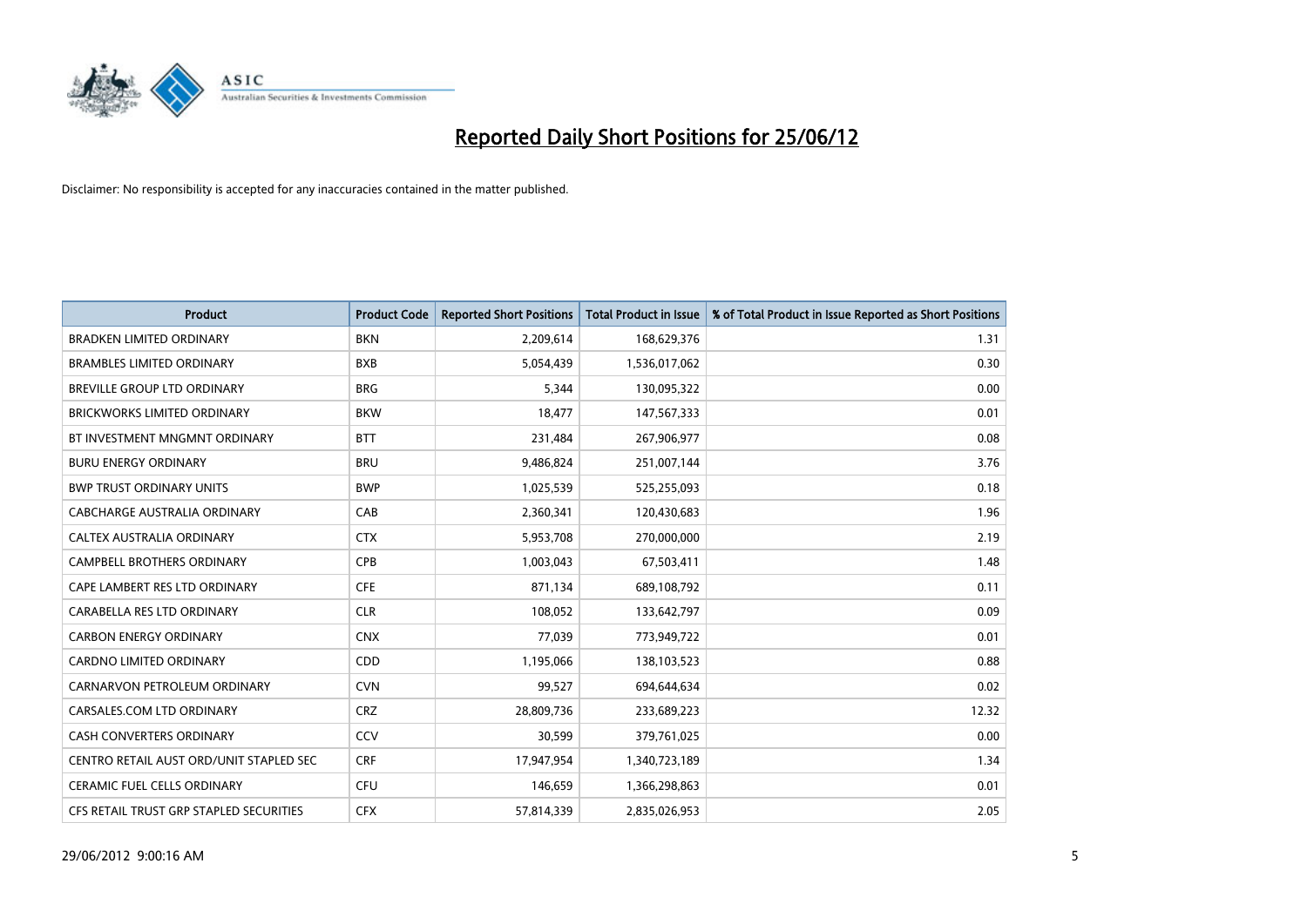

| <b>Product</b>                           | <b>Product Code</b> | <b>Reported Short Positions</b> | <b>Total Product in Issue</b> | % of Total Product in Issue Reported as Short Positions |
|------------------------------------------|---------------------|---------------------------------|-------------------------------|---------------------------------------------------------|
| <b>CGA MINING LIMITED ORDINARY</b>       | CGX                 | 182,200                         | 337,725,726                   | 0.05                                                    |
| CHALLENGER DIV.PRO. STAPLED UNITS        | <b>CDI</b>          | 635,293                         | 860,977,302                   | 0.07                                                    |
| <b>CHALLENGER INFRAST, STAPLED UNITS</b> | <b>CIF</b>          | 402,684                         | 316,223,785                   | 0.12                                                    |
| CHALLENGER LIMITED ORDINARY              | <b>CGF</b>          | 11,405,262                      | 544,827,710                   | 2.09                                                    |
| CHARTER HALL GROUP STAPLED US PROHIBIT.  | <b>CHC</b>          | 259,340                         | 296,846,225                   | 0.08                                                    |
| <b>CHARTER HALL RETAIL UNITS</b>         | CQR                 | 1,008,193                       | 299,628,571                   | 0.34                                                    |
| <b>CHORUS LIMITED ORDINARY</b>           | <b>CNU</b>          | 1,070,835                       | 385,082,123                   | 0.27                                                    |
| CITIGOLD CORP LTD ORDINARY               | <b>CTO</b>          | 1,355,317                       | 1,105,078,301                 | 0.12                                                    |
| <b>CLOUGH LIMITED ORDINARY</b>           | <b>CLO</b>          | 160,689                         | 773,490,454                   | 0.01                                                    |
| <b>CNPR GRP UNITS/ORD STAPLED</b>        | <b>CNP</b>          | 2,537                           | 972,414,514                   | 0.00                                                    |
| COAL OF AFRICA LTD ORDINARY              | <b>CZA</b>          | 278,200                         | 662,484,573                   | 0.04                                                    |
| <b>COALSPUR MINES LTD ORDINARY</b>       | <b>CPL</b>          | 12,165,974                      | 620,729,899                   | 1.95                                                    |
| COBAR CONSOLIDATED ORDINARY              | CCU                 | 299,208                         | 210,101,187                   | 0.13                                                    |
| COCA-COLA AMATIL ORDINARY                | <b>CCL</b>          | 9,115,186                       | 761,319,007                   | 1.17                                                    |
| <b>COCHLEAR LIMITED ORDINARY</b>         | <b>COH</b>          | 6,172,645                       | 56,929,432                    | 10.83                                                   |
| <b>COCKATOO COAL ORDINARY</b>            | <b>COK</b>          | 16,609,423                      | 1,016,746,908                 | 1.63                                                    |
| COFFEY INTERNATIONAL ORDINARY            | <b>COF</b>          | 224,256                         | 255,833,165                   | 0.09                                                    |
| <b>COKAL LTD ORDINARY</b>                | <b>CKA</b>          | 59,385                          | 411,046,892                   | 0.01                                                    |
| <b>COLLINS FOODS LTD ORDINARY</b>        | <b>CKF</b>          | 33,988                          | 93,000,003                    | 0.04                                                    |
| COMMONWEALTH BANK, ORDINARY              | <b>CBA</b>          | 33,203,172                      | 1,592,154,780                 | 2.04                                                    |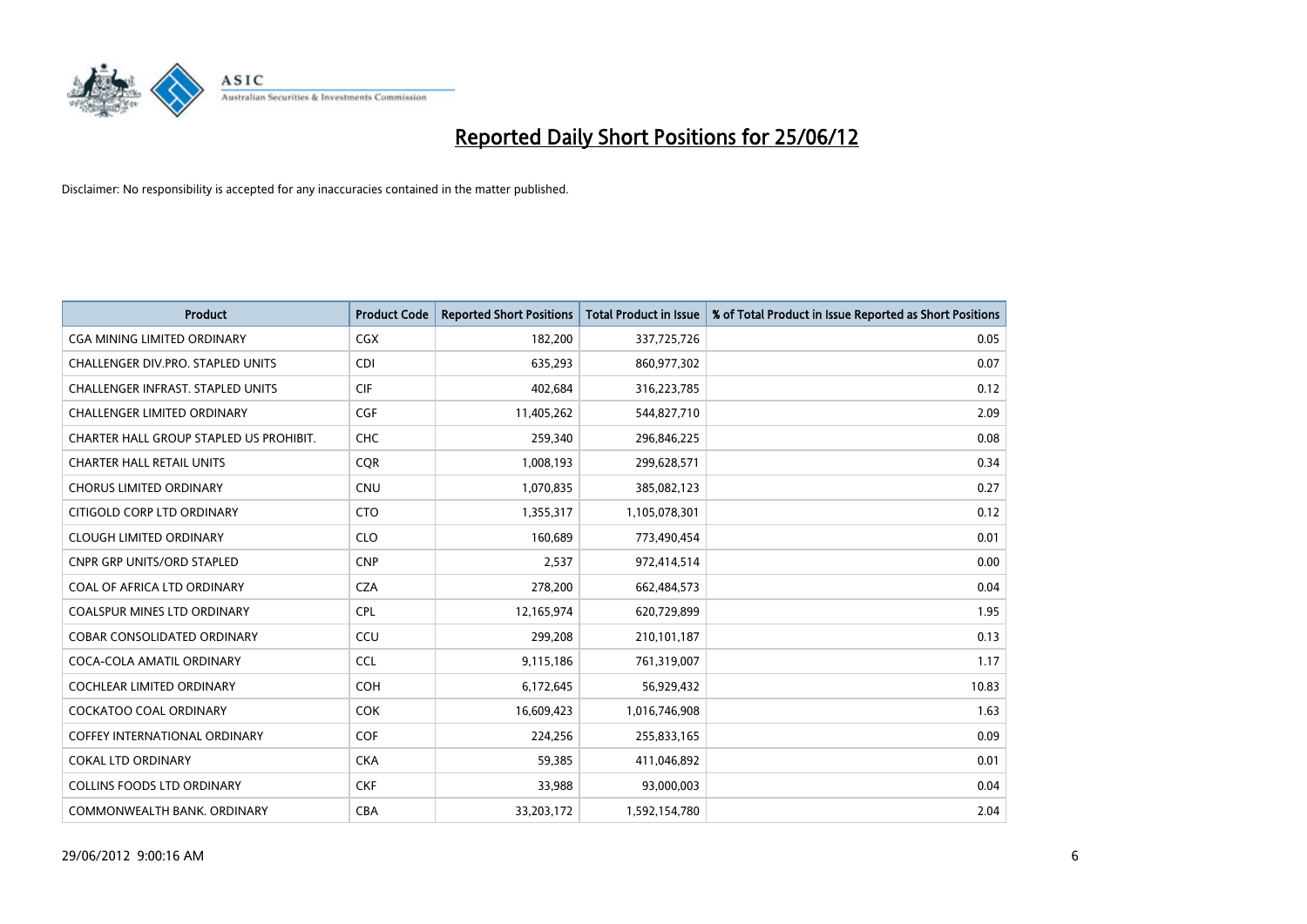

| <b>Product</b>                          | <b>Product Code</b> | <b>Reported Short Positions</b> | <b>Total Product in Issue</b> | % of Total Product in Issue Reported as Short Positions |
|-----------------------------------------|---------------------|---------------------------------|-------------------------------|---------------------------------------------------------|
| <b>COMMONWEALTH PROP ORDINARY UNITS</b> | <b>CPA</b>          | 42,638,652                      | 2,347,003,413                 | 1.81                                                    |
| <b>COMPASS RESOURCES ORDINARY</b>       | <b>CMR</b>          | 7,472                           | 1,403,744,100                 | 0.00                                                    |
| <b>COMPUTERSHARE LTD ORDINARY</b>       | <b>CPU</b>          | 4,964,393                       | 555,664,059                   | 0.92                                                    |
| CONSOLIDATED MEDIA. ORDINARY            | <b>CMJ</b>          | 1,318,695                       | 561,834,996                   | 0.24                                                    |
| CONTINENTAL COAL LTD ORDINARY           | CCC                 | 408,148                         | 430,742,398                   | 0.09                                                    |
| <b>COOPER ENERGY LTD ORDINARY</b>       | <b>COE</b>          | 428,059                         | 292,791,528                   | 0.14                                                    |
| <b>CREDIT CORP GROUP ORDINARY</b>       | <b>CCP</b>          | 40,265                          | 45,571,114                    | 0.09                                                    |
| <b>CROMWELL PROP STAPLED SECURITIES</b> | <b>CMW</b>          | 4,029                           | 1,169,688,943                 | 0.00                                                    |
| <b>CROWN LIMITED ORDINARY</b>           | <b>CWN</b>          | 4,040,342                       | 728,394,185                   | 0.55                                                    |
| <b>CSG LIMITED ORDINARY</b>             | CSV                 | 852,067                         | 282,567,499                   | 0.29                                                    |
| <b>CSL LIMITED ORDINARY</b>             | <b>CSL</b>          | 4,499,714                       | 510,427,158                   | 0.87                                                    |
| <b>CSR LIMITED ORDINARY</b>             | <b>CSR</b>          | 36,679,695                      | 506,000,315                   | 7.25                                                    |
| <b>CUDECO LIMITED ORDINARY</b>          | CDU                 | 5,043,226                       | 189, 185, 878                 | 2.67                                                    |
| <b>CUE ENERGY RESOURCE ORDINARY</b>     | <b>CUE</b>          | 3,068,033                       | 698,119,720                   | 0.44                                                    |
| <b>CUSTOMERS LIMITED ORDINARY</b>       | <b>CUS</b>          | 1,766                           | 134,869,357                   | 0.00                                                    |
| DART ENERGY LTD ORDINARY                | <b>DTE</b>          | 17,879,789                      | 768,645,654                   | 2.30                                                    |
| DAVID JONES LIMITED ORDINARY            | <b>DJS</b>          | 54,050,554                      | 528,655,600                   | 10.20                                                   |
| <b>DECMIL GROUP LIMITED ORDINARY</b>    | <b>DCG</b>          | 400,683                         | 166,492,757                   | 0.24                                                    |
| DEXUS PROPERTY GROUP STAPLED UNITS      | <b>DXS</b>          | 48,396,068                      | 4,839,024,176                 | 0.98                                                    |
| DISCOVERY METALS LTD ORDINARY           | <b>DML</b>          | 14,539,411                      | 442,128,231                   | 3.26                                                    |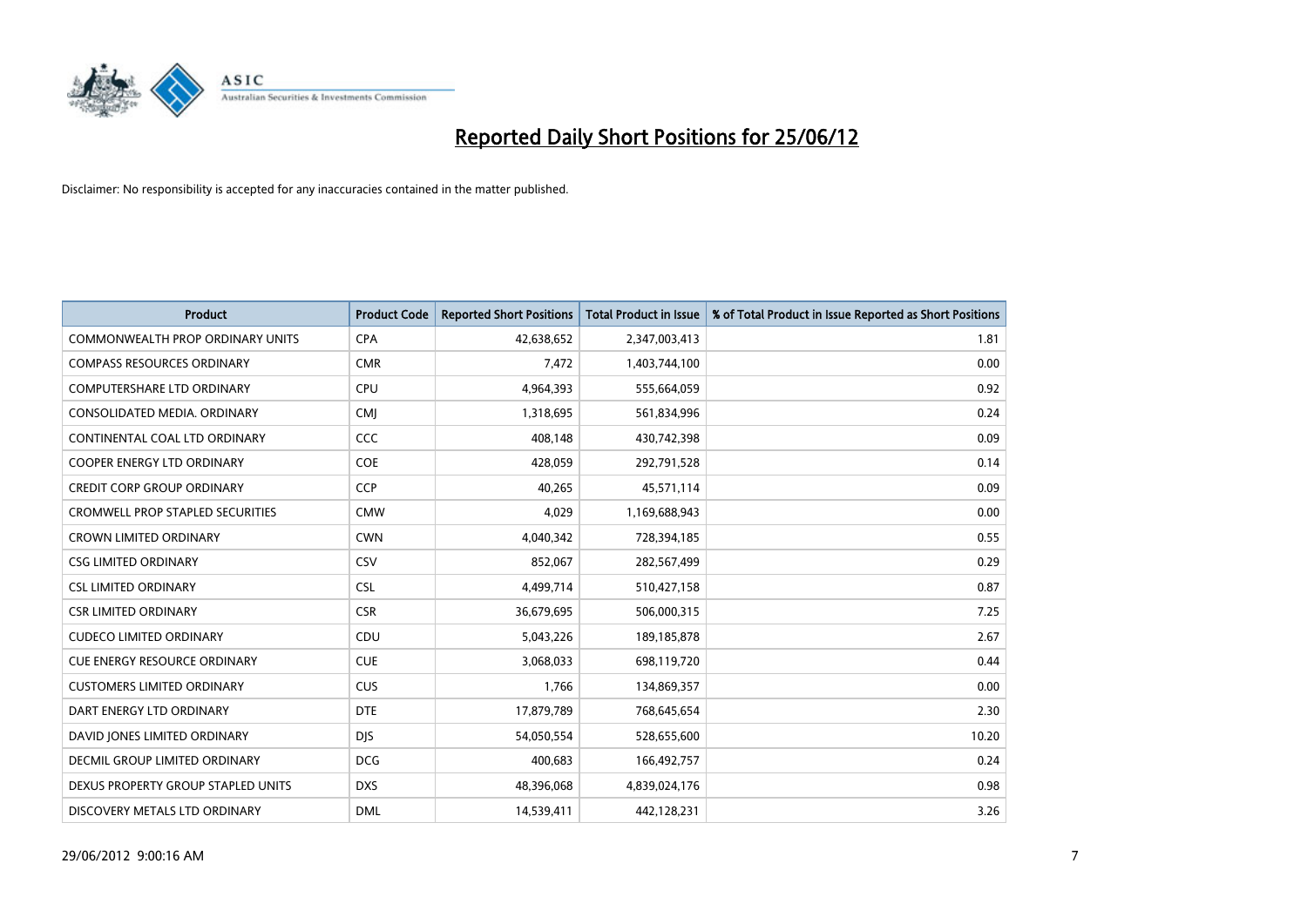

| <b>Product</b>                       | <b>Product Code</b> | <b>Reported Short Positions</b> | <b>Total Product in Issue</b> | % of Total Product in Issue Reported as Short Positions |
|--------------------------------------|---------------------|---------------------------------|-------------------------------|---------------------------------------------------------|
| DOMINO PIZZA ENTERPR ORDINARY        | <b>DMP</b>          | 434,570                         | 69,899,674                    | 0.62                                                    |
| DORAY MINERALS LTD ORDINARY          | <b>DRM</b>          | 29,962                          | 81,312,275                    | 0.04                                                    |
| DOWNER EDI LIMITED ORDINARY          | <b>DOW</b>          | 6,570,110                       | 429,100,296                   | 1.53                                                    |
| DRILLSEARCH ENERGY ORDINARY          | <b>DLS</b>          | 5,935,542                       | 337,449,196                   | 1.75                                                    |
| DUET GROUP STAPLED US PROHIBIT.      | <b>DUE</b>          | 4,296,390                       | 1,109,831,386                 | 0.39                                                    |
| DULUXGROUP LIMITED ORDINARY          | <b>DLX</b>          | 10,177,785                      | 368,984,902                   | 2.77                                                    |
| <b>DWS LTD ORDINARY</b>              | <b>DWS</b>          | 1,850                           | 132,362,763                   | 0.00                                                    |
| ECHO ENTERTAINMENT ORDINARY          | <b>EGP</b>          | 42,631,764                      | 688,019,737                   | 6.20                                                    |
| <b>ELDERS LIMITED ORDINARY</b>       | <b>ELD</b>          | 16,124,058                      | 448,598,480                   | 3.60                                                    |
| ELDORADO GOLD CORP CDI 1:1           | EAU                 | 44,342                          | 7,028,874                     | 0.63                                                    |
| ELEMENTAL MINERALS ORDINARY          | <b>ELM</b>          | 435,010                         | 243,614,280                   | 0.17                                                    |
| ELEMENTOS LIMITED ORDINARY           | ELT                 | 16                              | 82,383,526                    | 0.00                                                    |
| <b>EMECO HOLDINGS ORDINARY</b>       | <b>EHL</b>          | 3,923,493                       | 631,237,586                   | 0.62                                                    |
| <b>ENDEAVOUR MIN CORP CDI 1:1</b>    | <b>EVR</b>          | 33,919                          | 117,438,458                   | 0.02                                                    |
| ENERGY RESOURCES ORDINARY 'A'        | <b>ERA</b>          | 10,358,407                      | 517,725,062                   | 2.00                                                    |
| <b>ENERGY WORLD CORPOR, ORDINARY</b> | <b>EWC</b>          | 17,250,955                      | 1,734,166,672                 | 0.99                                                    |
| <b>ENVESTRA LIMITED ORDINARY</b>     | <b>ENV</b>          | 17,350,196                      | 1,572,392,111                 | 1.07                                                    |
| EQUATORIAL RES LTD ORDINARY          | EQX                 | 139,245                         | 117,235,353                   | 0.12                                                    |
| EUREKA ENERGY LTD ORDINARY           | <b>EKA</b>          | 1,256,942                       | 237,764,050                   | 0.53                                                    |
| EVOLUTION MINING LTD ORDINARY        | <b>EVN</b>          | 2,169,508                       | 707,105,713                   | 0.30                                                    |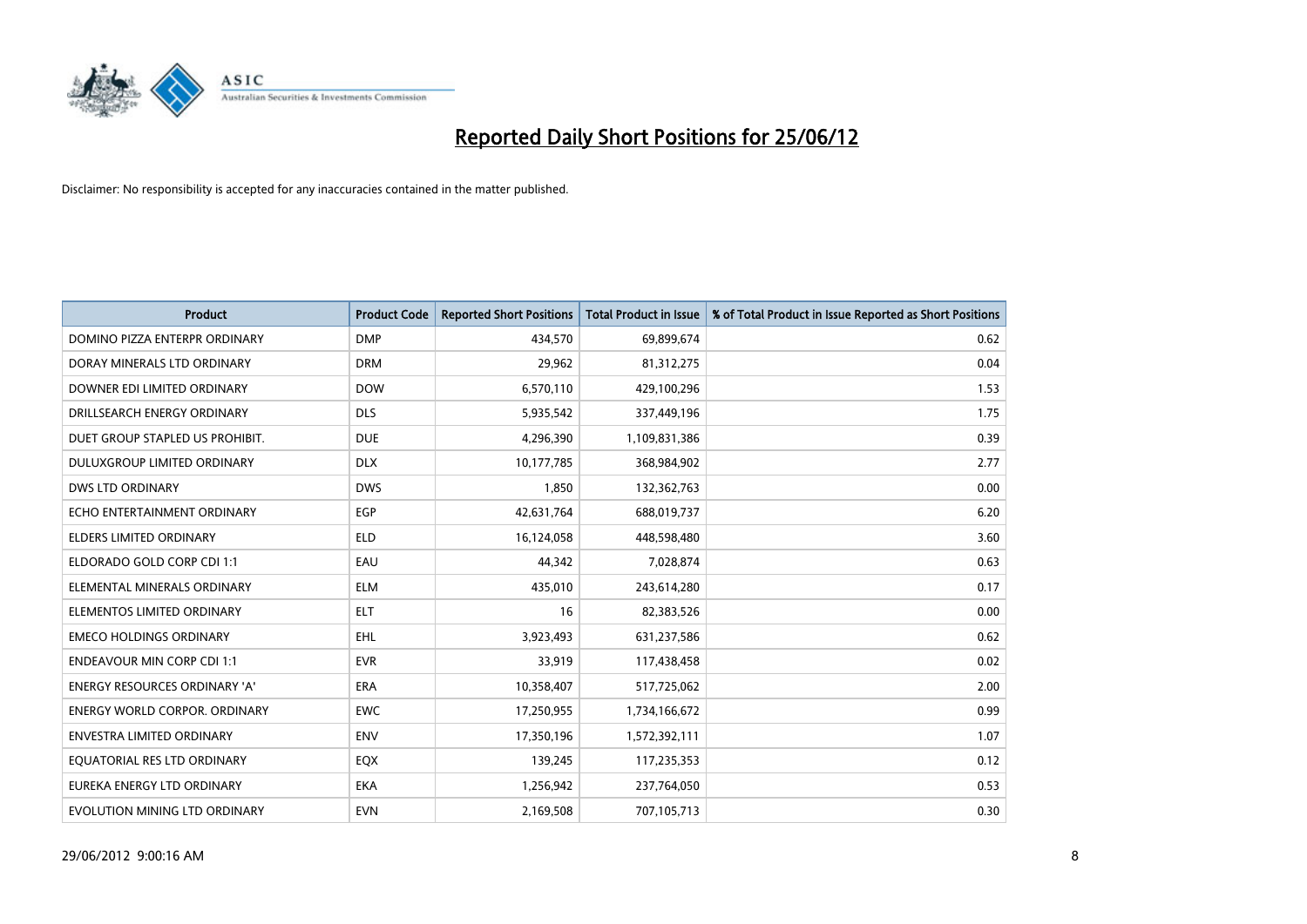

| <b>Product</b>                        | <b>Product Code</b> | <b>Reported Short Positions</b> | <b>Total Product in Issue</b> | % of Total Product in Issue Reported as Short Positions |
|---------------------------------------|---------------------|---------------------------------|-------------------------------|---------------------------------------------------------|
| <b>EXCO RESOURCES LTD ORDINARY</b>    | <b>EXS</b>          | 50,060                          | 356,044,187                   | 0.01                                                    |
| FAIRFAX MEDIA LTD ORDINARY            | <b>FXJ</b>          | 329,482,205                     | 2,351,955,725                 | 14.00                                                   |
| <b>FAR LTD ORDINARY</b>               | <b>FAR</b>          | 22,057,217                      | 2,499,846,742                 | 0.88                                                    |
| FISHER & PAYKEL H. ORDINARY           | <b>FPH</b>          | 5,000                           | 530,053,399                   | 0.00                                                    |
| FKP PROPERTY GROUP STAPLED SECURITIES | <b>FKP</b>          | 34,616,524                      | 1,211,033,858                 | 2.87                                                    |
| FLEETWOOD CORP ORDINARY               | <b>FWD</b>          | 97,212                          | 59,217,793                    | 0.16                                                    |
| FLETCHER BUILDING ORDINARY            | <b>FBU</b>          | 9,250,187                       | 682,866,936                   | 1.36                                                    |
| FLEXIGROUP LIMITED ORDINARY           | <b>FXL</b>          | 38,751                          | 282,113,791                   | 0.00                                                    |
| <b>FLIGHT CENTRE ORDINARY</b>         | <b>FLT</b>          | 12,175,807                      | 100,039,833                   | 12.15                                                   |
| FLINDERS MINES LTD ORDINARY           | <b>FMS</b>          | 644,531                         | 1,821,300,404                 | 0.04                                                    |
| FOCUS MINERALS LTD ORDINARY           | <b>FML</b>          | 1,776,435                       | 4,320,773,701                 | 0.04                                                    |
| <b>FORGE GROUP LIMITED ORDINARY</b>   | <b>FGE</b>          | 357,699                         | 86,169,014                    | 0.40                                                    |
| FORTESCUE METALS GRP ORDINARY         | <b>FMG</b>          | 167,851,422                     | 3,113,798,659                 | 5.36                                                    |
| <b>G.U.D. HOLDINGS ORDINARY</b>       | GUD                 | 1,016,799                       | 70,803,455                    | 1.45                                                    |
| <b>G8 EDUCATION LIMITED ORDINARY</b>  | <b>GEM</b>          | 1                               | 203,770,273                   | 0.00                                                    |
| <b>GALAXY RESOURCES ORDINARY</b>      | GXY                 | 7,201,876                       | 364,425,203                   | 1.96                                                    |
| <b>GENETIC TECHNOLOGIES ORDINARY</b>  | GTG                 | 78,000                          | 464,771,819                   | 0.02                                                    |
| <b>GEODYNAMICS LIMITED ORDINARY</b>   | GDY                 | 850                             | 406,452,608                   | 0.00                                                    |
| <b>GINDALBIE METALS LTD ORDINARY</b>  | GBG                 | 42,278,427                      | 1,247,487,454                 | 3.38                                                    |
| <b>GLOBAL CONSTRUCTION ORDINARY</b>   | GCS                 | 10,000                          | 116,464,741                   | 0.01                                                    |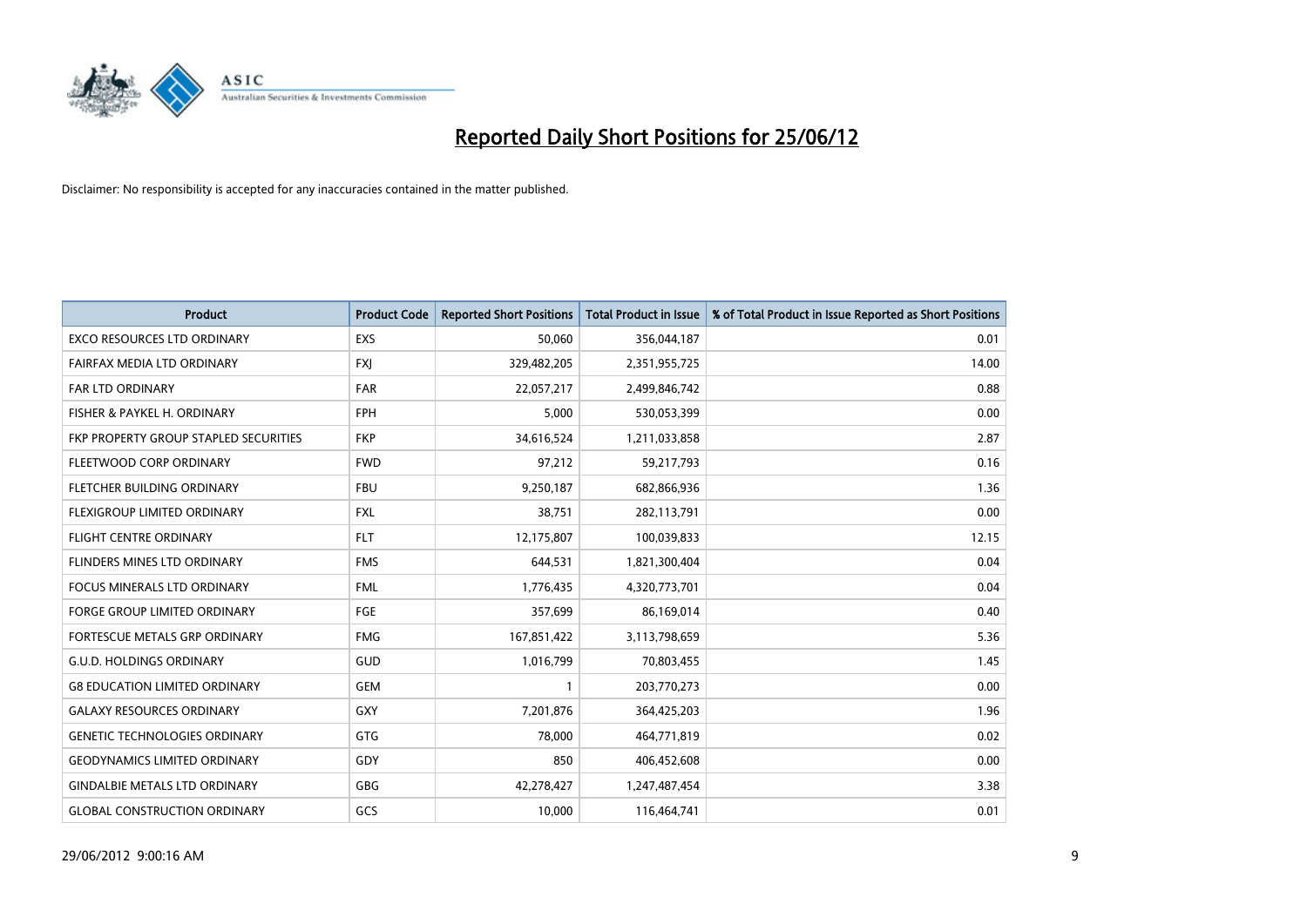

| <b>Product</b>                                   | <b>Product Code</b> | <b>Reported Short Positions</b> | <b>Total Product in Issue</b> | % of Total Product in Issue Reported as Short Positions |
|--------------------------------------------------|---------------------|---------------------------------|-------------------------------|---------------------------------------------------------|
| <b>GLOUCESTER COAL ORDINARY</b>                  | GCL                 | 1,107,887                       | 218,727,665                   | 0.51                                                    |
| <b>GOLD ROAD RES LTD ORDINARY</b>                | GOR                 | 158,619                         | 389,975,665                   | 0.05                                                    |
| <b>GOODMAN FIELDER, ORDINARY</b>                 | GFF                 | 39,654,844                      | 1,955,559,207                 | 2.02                                                    |
| <b>GOODMAN GROUP STAPLED US PROHIBIT.</b>        | <b>GMG</b>          | 17,362,753                      | 1,549,551,920                 | 1.11                                                    |
| <b>GPT GROUP STAPLED SEC.</b>                    | GPT                 | 4,529,259                       | 1,775,596,199                 | 0.22                                                    |
| <b>GR ENGINEERING LTD ORDINARY</b>               | <b>GNG</b>          | 60                              | 150,000,000                   | 0.00                                                    |
| <b>GRAINCORP LIMITED A CLASS ORDINARY</b>        | <b>GNC</b>          | 729,251                         | 198,318,900                   | 0.37                                                    |
| <b>GRANGE RESOURCES. ORDINARY</b>                | <b>GRR</b>          | 3,328,330                       | 1,154,766,592                 | 0.28                                                    |
| <b>GREENLAND MIN EN LTD ORDINARY</b>             | GGG                 | 3,812,488                       | 416,390,488                   | 0.90                                                    |
| <b>GROWTHPOINT PROPERTY ORD/UNIT STAPLED SEC</b> | GOZ                 | 115,149                         | 379,476,246                   | 0.03                                                    |
| <b>GRYPHON MINERALS LTD ORDINARY</b>             | GRY                 | 9,942,375                       | 348,264,983                   | 2.86                                                    |
| <b>GUILDFORD COAL LTD ORDINARY</b>               | <b>GUF</b>          | 2,729,404                       | 276,867,530                   | 0.98                                                    |
| <b>GUIARAT NRE COAL LTD ORDINARY</b>             | <b>GNM</b>          | 599,881                         | 993,137,858                   | 0.06                                                    |
| <b>GUNNS LIMITED ORDINARY</b>                    | <b>GNS</b>          | 75,429,556                      | 848,401,559                   | 8.87                                                    |
| <b>GWA GROUP LTD ORDINARY</b>                    | <b>GWA</b>          | 17,916,611                      | 302,005,514                   | 5.93                                                    |
| <b>HARVEY NORMAN ORDINARY</b>                    | <b>HVN</b>          | 101,103,919                     | 1,062,316,784                 | 9.49                                                    |
| HASTIE GROUP LIMITED ORDINARY                    | <b>HST</b>          | 233,914                         | 137,353,504                   | 0.17                                                    |
| HASTINGS DIVERSIFIED STAPLED SECURITY            | <b>HDF</b>          | 878,462                         | 530,001,072                   | 0.17                                                    |
| <b>HAVILAH RESOURCES NL ORDINARY</b>             | <b>HAV</b>          | 126,344                         | 101,311,223                   | 0.12                                                    |
| <b>HENDERSON GROUP CDI 1:1</b>                   | <b>HGG</b>          | 4,519,465                       | 701,518,485                   | 0.65                                                    |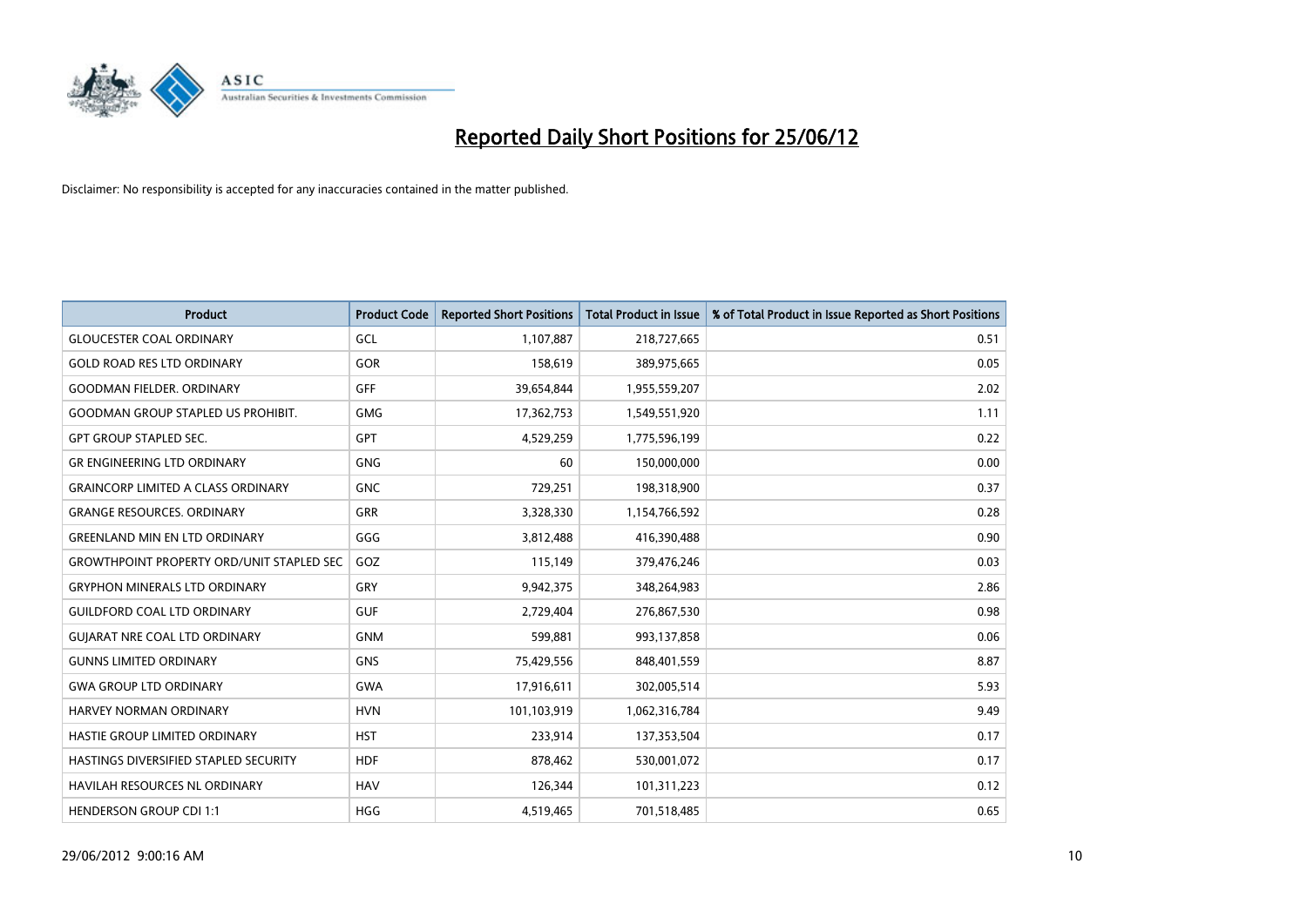

| <b>Product</b>                                | <b>Product Code</b> | <b>Reported Short Positions</b> | <b>Total Product in Issue</b> | % of Total Product in Issue Reported as Short Positions |
|-----------------------------------------------|---------------------|---------------------------------|-------------------------------|---------------------------------------------------------|
| HFA HOLDINGS LIMITED ORDINARY                 | <b>HFA</b>          | 3.809                           | 117,332,831                   | 0.00                                                    |
| HIGHLANDS PACIFIC ORDINARY                    | <b>HIG</b>          | 68,520                          | 686,202,481                   | 0.01                                                    |
| HILLGROVE RES LTD ORDINARY                    | <b>HGO</b>          | 5,003,522                       | 793,698,575                   | 0.64                                                    |
| HILLS HOLDINGS LTD ORDINARY                   | <b>HIL</b>          | 3,015,903                       | 246,500,444                   | 1.22                                                    |
| HORIZON OIL LIMITED ORDINARY                  | <b>HZN</b>          | 29,002,998                      | 1,130,811,515                 | 2.55                                                    |
| <b>ICON ENERGY LIMITED ORDINARY</b>           | <b>ICN</b>          | 72                              | 469,301,394                   | 0.00                                                    |
| <b>IINET LIMITED ORDINARY</b>                 | <b>IIN</b>          | 123,300                         | 160,968,847                   | 0.06                                                    |
| ILUKA RESOURCES ORDINARY                      | ILU                 | 38,594,888                      | 418,700,517                   | 9.18                                                    |
| <b>IMDEX LIMITED ORDINARY</b>                 | <b>IMD</b>          | 253,394                         | 208,250,426                   | 0.13                                                    |
| IMF (AUSTRALIA) LTD ORDINARY                  | <b>IMF</b>          | 131,359                         | 123,828,193                   | 0.10                                                    |
| <b>INCITEC PIVOT ORDINARY</b>                 | <b>IPL</b>          | 5,125,314                       | 1,628,730,107                 | 0.31                                                    |
| <b>INDEPENDENCE GROUP ORDINARY</b>            | <b>IGO</b>          | 11,269,072                      | 232,882,535                   | 4.82                                                    |
| INDOPHIL RESOURCES ORDINARY                   | <b>IRN</b>          | 995,368                         | 1,203,146,194                 | 0.07                                                    |
| <b>INDUSTREA LIMITED ORDINARY</b>             | IDL                 | 524,771                         | 370,268,218                   | 0.15                                                    |
| <b>INFIGEN ENERGY STAPLED SECURITIES</b>      | <b>IFN</b>          | 5,640,596                       | 762,265,972                   | 0.76                                                    |
| INSURANCE AUSTRALIA ORDINARY                  | IAG                 | 3,512,194                       | 2,079,034,021                 | 0.13                                                    |
| INTEGRA MINING LTD. ORDINARY                  | <b>IGR</b>          | 4,920,394                       | 846,343,881                   | 0.59                                                    |
| <b>INTREPID MINES ORDINARY</b>                | <b>IAU</b>          | 11,387,426                      | 525,885,308                   | 2.17                                                    |
| <b>INVESTA OFFICE FUND STAPLED SECURITIES</b> | <b>IOF</b>          | 2,329,089                       | 614,047,458                   | 0.37                                                    |
| <b>INVOCARE LIMITED ORDINARY</b>              | <b>IVC</b>          | 3,363,183                       | 110,030,298                   | 3.06                                                    |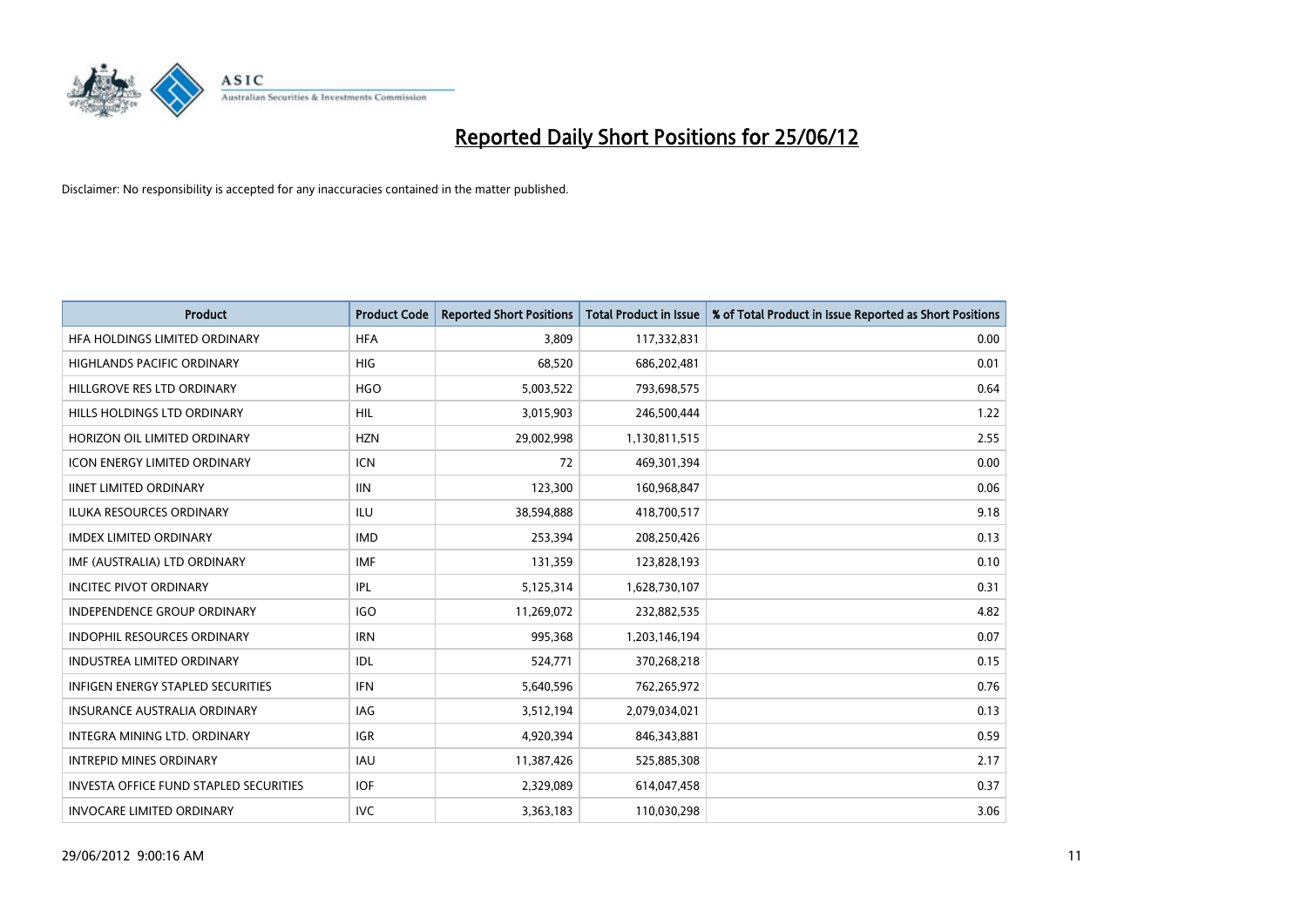

| <b>Product</b>                            | <b>Product Code</b> | <b>Reported Short Positions</b> | <b>Total Product in Issue</b> | % of Total Product in Issue Reported as Short Positions |
|-------------------------------------------|---------------------|---------------------------------|-------------------------------|---------------------------------------------------------|
| <b>ION LIMITED ORDINARY</b>               | <b>ION</b>          | 164,453                         | 256,365,105                   | 0.06                                                    |
| <b>IOOF HOLDINGS LTD ORDINARY</b>         | IFL                 | 1,030,990                       | 229,794,395                   | 0.43                                                    |
| <b>IPROPERTY GROUP LTD ORDINARY</b>       | <b>IPP</b>          | 440,000                         | 179,879,862                   | 0.24                                                    |
| <b>IRESS LIMITED ORDINARY</b>             | <b>IRE</b>          | 2,935,798                       | 127,036,010                   | 2.30                                                    |
| <b>IRON ORE HOLDINGS ORDINARY</b>         | <b>IOH</b>          | 50,163                          | 165,912,170                   | 0.02                                                    |
| ISHARES MSCI AUS 200 ISHARES MSCI AUS 200 | <b>IOZ</b>          | 52,237                          | 4,352,373                     | 1.20                                                    |
| ISHARES S&P HIGH DIV ISHARES S&P HIGH DIV | <b>IHD</b>          | 33,983                          | 2,903,027                     | 1.17                                                    |
| ISHARES SMALL ORDS ISHARES SMALL ORDS     | <b>ISO</b>          | 419,055                         | 5,703,165                     | 7.35                                                    |
| <b>IVANHOE AUSTRALIA ORDINARY</b>         | <b>IVA</b>          | 3,578,129                       | 553,921,745                   | 0.63                                                    |
| JAMES HARDIE INDUST CHESS DEPOSITARY INT  | <b>IHX</b>          | 12,293,087                      | 437,938,350                   | 2.78                                                    |
| JB HI-FI LIMITED ORDINARY                 | <b>JBH</b>          | 21,396,055                      | 98,850,643                    | 21.66                                                   |
| <b>JUPITER MINES ORDINARY</b>             | <b>IMS</b>          | 545                             | 1,806,834,044                 | 0.00                                                    |
| KAGARA LTD ORDINARY                       | KZL                 | 3,475,166                       | 798,953,117                   | 0.42                                                    |
| KANGAROO RES LTD ORDINARY                 | <b>KRL</b>          | 183,733                         | 3,434,430,012                 | 0.00                                                    |
| KAROON GAS AUSTRALIA ORDINARY             | <b>KAR</b>          | 509,008                         | 221,420,769                   | 0.22                                                    |
| KASBAH RESOURCES ORDINARY                 | <b>KAS</b>          | 51,151                          | 395,412,596                   | 0.01                                                    |
| KATHMANDU HOLD LTD ORDINARY               | <b>KMD</b>          | 3,037,712                       | 200,000,000                   | 1.52                                                    |
| <b>KBL MINING LIMITED ORDINARY</b>        | KBL                 | 1,820                           | 283,921,456                   | 0.00                                                    |
| KENTOR GOLD LIMITED ORDINARY              | KGL                 | 290                             | 106,209,874                   | 0.00                                                    |
| <b>KEYBRIDGE CAPITAL ORDINARY</b>         | <b>KBC</b>          | 1                               | 172,070,564                   | 0.00                                                    |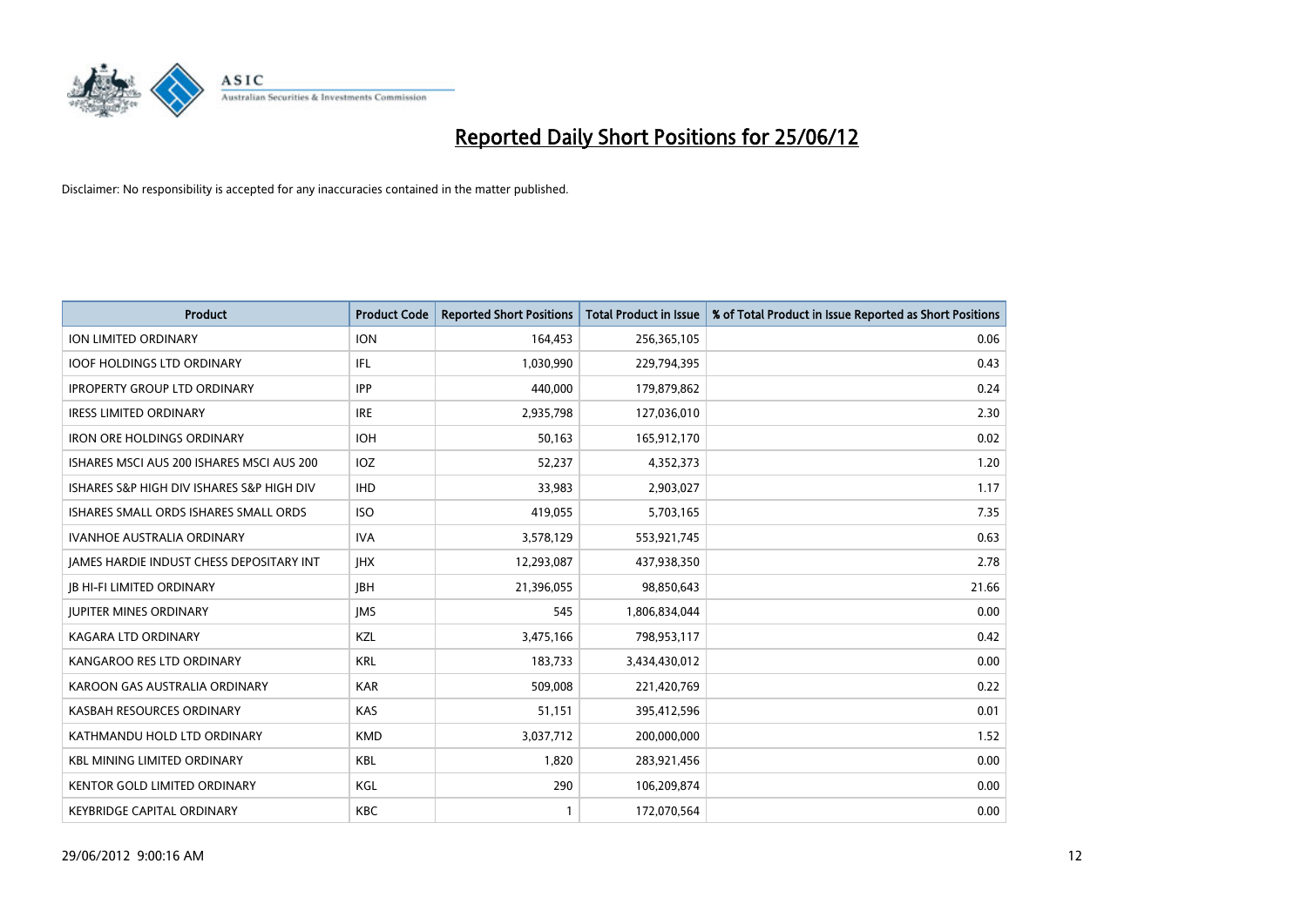

| <b>Product</b>                        | <b>Product Code</b> | <b>Reported Short Positions</b> | <b>Total Product in Issue</b> | % of Total Product in Issue Reported as Short Positions |
|---------------------------------------|---------------------|---------------------------------|-------------------------------|---------------------------------------------------------|
| KINGSGATE CONSOLID. ORDINARY          | <b>KCN</b>          | 5,270,935                       | 151,263,789                   | 3.49                                                    |
| KINGSROSE MINING LTD ORDINARY         | <b>KRM</b>          | 190,392                         | 289,167,830                   | 0.05                                                    |
| LEIGHTON HOLDINGS ORDINARY            | LEI                 | 9,926,494                       | 337,087,596                   | 2.92                                                    |
| LEND LEASE GROUP UNIT/ORD STAPLED     | <b>LLC</b>          | 3,286,826                       | 572,789,827                   | 0.57                                                    |
| LINC ENERGY LTD ORDINARY              | <b>LNC</b>          | 37,467,938                      | 504,487,631                   | 7.41                                                    |
| LIQUEFIED NATURAL ORDINARY            | LNG                 | 273,075                         | 267,699,015                   | 0.10                                                    |
| LYNAS CORPORATION ORDINARY            | <b>LYC</b>          | 175,171,841                     | 1,714,846,913                 | 10.20                                                   |
| M2 TELECOMMUNICATION ORDINARY         | <b>MTU</b>          | 444,757                         | 156,571,954                   | 0.29                                                    |
| <b>MACA LIMITED ORDINARY</b>          | <b>MLD</b>          | 28,263                          | 150,000,000                   | 0.02                                                    |
| <b>MACMAHON HOLDINGS ORDINARY</b>     | <b>MAH</b>          | 2,122,094                       | 738,631,705                   | 0.30                                                    |
| MACO ATLAS ROADS GRP ORDINARY STAPLED | <b>MOA</b>          | 4,791,260                       | 464,279,594                   | 1.02                                                    |
| MACQUARIE GROUP LTD ORDINARY          | MQG                 | 7,209,417                       | 348,635,692                   | 2.04                                                    |
| MARENGO MINING ORDINARY               | <b>MGO</b>          | 39,850                          | 1,003,745,113                 | 0.00                                                    |
| <b>MATRIX C &amp; E LTD ORDINARY</b>  | <b>MCE</b>          | 788,911                         | 92,686,855                    | 0.83                                                    |
| <b>MAVERICK DRILLING ORDINARY</b>     | <b>MAD</b>          | 350,000                         | 267,594,286                   | 0.13                                                    |
| MCMILLAN SHAKESPEARE ORDINARY         | <b>MMS</b>          | 57,852                          | 74,523,965                    | 0.06                                                    |
| MEDUSA MINING LTD ORDINARY            | <b>MML</b>          | 2,010,767                       | 188,903,911                   | 1.07                                                    |
| MEO AUSTRALIA LTD ORDINARY            | <b>MEO</b>          | 2,054,210                       | 539,913,260                   | 0.38                                                    |
| <b>MERMAID MARINE ORDINARY</b>        | <b>MRM</b>          | 1,021,486                       | 219,453,350                   | 0.46                                                    |
| MESOBLAST LIMITED ORDINARY            | <b>MSB</b>          | 18,205,443                      | 284,478,361                   | 6.40                                                    |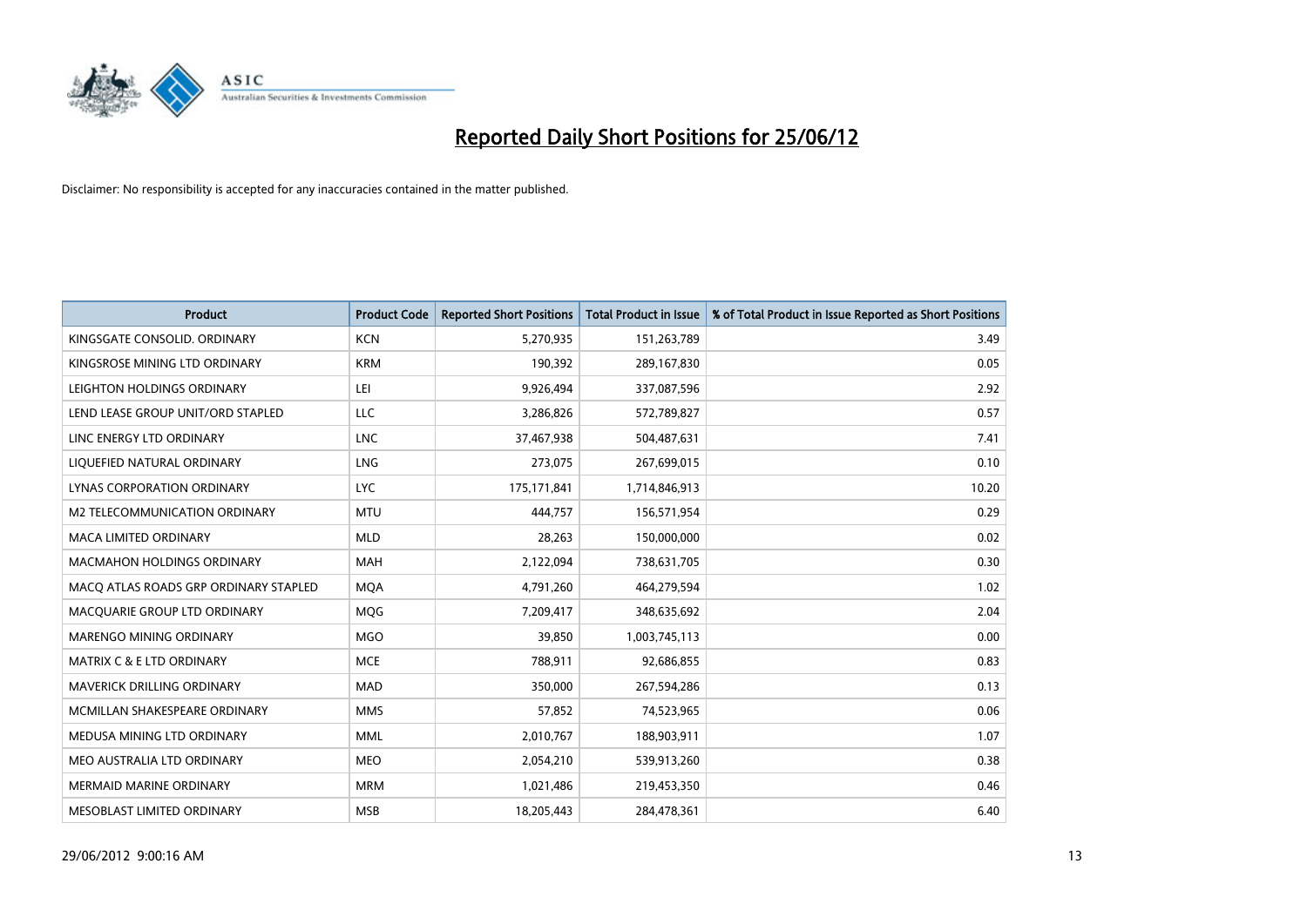

| <b>Product</b>                  | <b>Product Code</b> | <b>Reported Short Positions</b> | <b>Total Product in Issue</b> | % of Total Product in Issue Reported as Short Positions |
|---------------------------------|---------------------|---------------------------------|-------------------------------|---------------------------------------------------------|
| METALS X LIMITED ORDINARY       | <b>MLX</b>          | 2,080,310                       | 1,317,913,157                 | 0.16                                                    |
| METCASH LIMITED ORDINARY        | <b>MTS</b>          | 44,942,244                      | 771,345,864                   | 5.82                                                    |
| METGASCO LIMITED ORDINARY       | <b>MEL</b>          | 288,876                         | 337,414,140                   | 0.09                                                    |
| METMINCO LIMITED ORDINARY       | <b>MNC</b>          | 1,606,991                       | 1,749,541,573                 | 0.08                                                    |
| MHM METALS LIMITED ORDINARY     | <b>MHM</b>          | 37,083                          | 105,510,817                   | 0.04                                                    |
| MICLYN EXP OFFSHR ORDINARY      | <b>MIO</b>          | 61,509                          | 278,515,705                   | 0.02                                                    |
| MILTON CORPORATION ORDINARY     | <b>MLT</b>          | 12,800                          | 121,625,655                   | 0.01                                                    |
| MINCOR RESOURCES NL ORDINARY    | <b>MCR</b>          | 2,016,459                       | 189,791,999                   | 1.06                                                    |
| MINERAL DEPOSITS ORDINARY       | <b>MDL</b>          | 182,960                         | 83,538,786                    | 0.22                                                    |
| MINERAL RESOURCES, ORDINARY     | <b>MIN</b>          | 1,920,929                       | 184,856,018                   | 1.04                                                    |
| MIRABELA NICKEL LTD ORDINARY    | <b>MBN</b>          | 18,894,043                      | 876,571,645                   | 2.15                                                    |
| MIRVAC GROUP STAPLED SECURITIES | <b>MGR</b>          | 25,919,730                      | 3,418,236,755                 | 0.75                                                    |
| MOLOPO ENERGY LTD ORDINARY      | <b>MPO</b>          | 1,133,475                       | 245,579,810                   | 0.47                                                    |
| MOLY MINES LIMITED ORDINARY     | <b>MOL</b>          | 52,410                          | 384,893,989                   | 0.01                                                    |
| MONADELPHOUS GROUP ORDINARY     | <b>MND</b>          | 2,754,746                       | 88,674,327                    | 3.09                                                    |
| MORTGAGE CHOICE LTD ORDINARY    | <b>MOC</b>          | 2,240,733                       | 120,319,572                   | 1.86                                                    |
| MOUNT GIBSON IRON ORDINARY      | <b>MGX</b>          | 7,299,018                       | 1,085,516,652                 | 0.67                                                    |
| MURCHISON METALS LTD ORDINARY   | <b>MMX</b>          | 4,468,492                       | 450,093,277                   | 0.98                                                    |
| MYER HOLDINGS LTD ORDINARY      | <b>MYR</b>          | 70,590,865                      | 583,384,551                   | 12.08                                                   |
| <b>MYSTATE LIMITED ORDINARY</b> | <b>MYS</b>          | 45,255                          | 86,977,573                    | 0.05                                                    |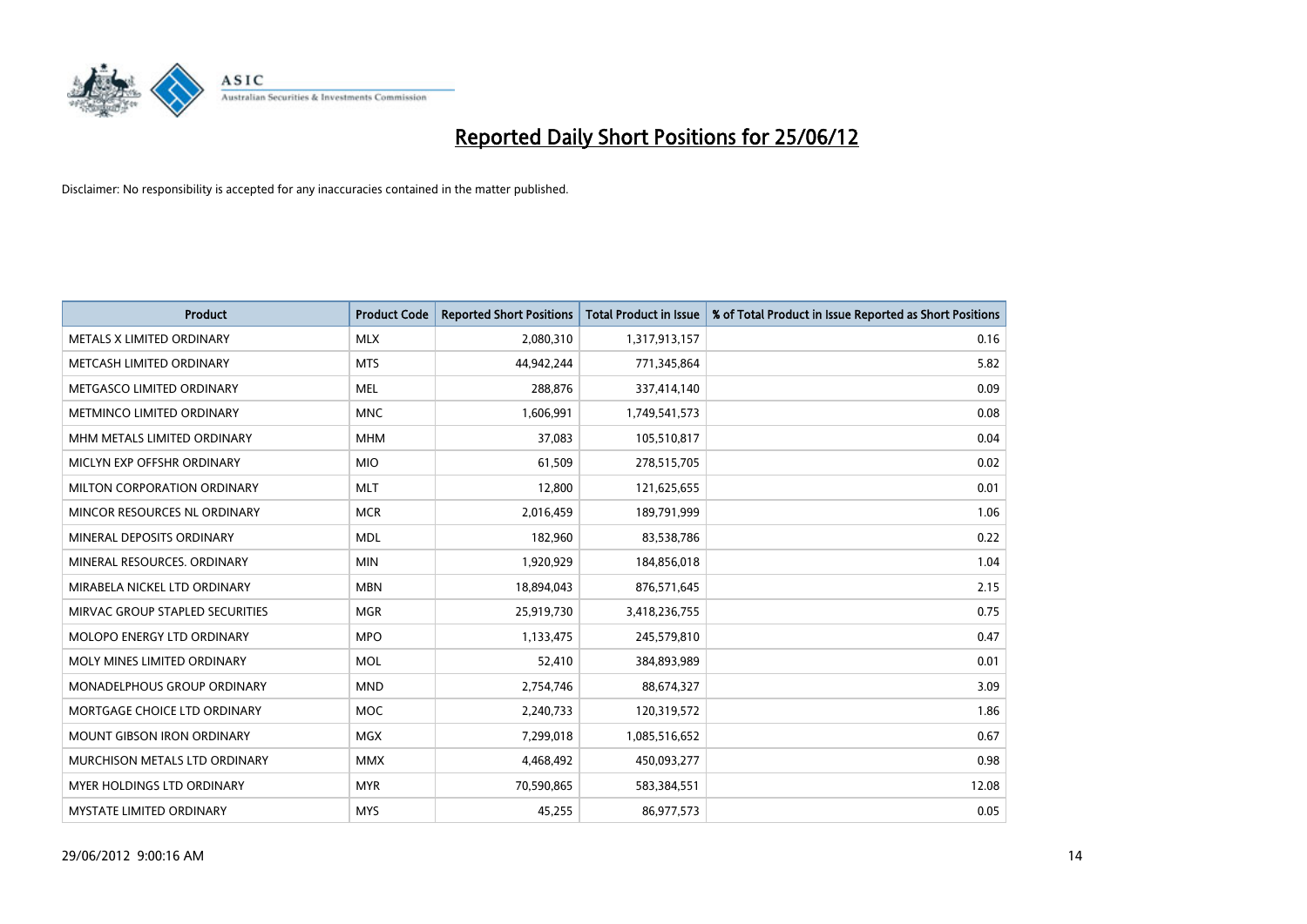

| <b>Product</b>                 | <b>Product Code</b> | <b>Reported Short Positions</b> | <b>Total Product in Issue</b> | % of Total Product in Issue Reported as Short Positions |
|--------------------------------|---------------------|---------------------------------|-------------------------------|---------------------------------------------------------|
| NATIONAL AUST, BANK ORDINARY   | <b>NAB</b>          | 18,892,112                      | 2,239,884,428                 | 0.79                                                    |
| NAVITAS LIMITED ORDINARY       | <b>NVT</b>          | 11,482,105                      | 375,318,628                   | 3.06                                                    |
| NEON ENERGY LIMITED ORDINARY   | <b>NEN</b>          | 1,600,864                       | 436,464,518                   | 0.37                                                    |
| NEW HOPE CORPORATION ORDINARY  | <b>NHC</b>          | 1,871,539                       | 830,411,534                   | 0.24                                                    |
| NEWCREST MINING ORDINARY       | <b>NCM</b>          | 1,660,385                       | 765,000,000                   | 0.20                                                    |
| NEWS CORP A NON-VOTING CDI     | <b>NWSLV</b>        | 2,906,910                       | 1,593,160,770                 | 0.19                                                    |
| NEWS CORP B VOTING CDI         | <b>NWS</b>          | 1,349,352                       | 798,520,953                   | 0.16                                                    |
| NEWSAT LIMITED ORDINARY        | <b>NWT</b>          | 75,000                          | 232,411,757                   | 0.03                                                    |
| NEXTDC LIMITED ORDINARY        | <b>NXT</b>          | 1,204,614                       | 150,602,388                   | 0.79                                                    |
| NEXUS ENERGY LIMITED ORDINARY  | <b>NXS</b>          | 1,458,828                       | 1,329,821,159                 | 0.11                                                    |
| NIB HOLDINGS LIMITED ORDINARY  | <b>NHF</b>          | 43,007                          | 439,004,182                   | 0.01                                                    |
| NIDO PETROLEUM ORDINARY        | <b>NDO</b>          | 115,542                         | 1,389,163,151                 | 0.01                                                    |
| NOBLE MINERAL RES ORDINARY     | <b>NMG</b>          | 4,291,663                       | 610,147,952                   | 0.69                                                    |
| NORFOLK GROUP ORDINARY         | <b>NFK</b>          | 1,550                           | 158,890,730                   | 0.00                                                    |
| NORTHERN IRON LTD ORDINARY     | <b>NFE</b>          | 432,143                         | 369,980,113                   | 0.11                                                    |
| NORTHERN STAR ORDINARY         | <b>NST</b>          | 6,635,508                       | 402,288,032                   | 1.65                                                    |
| NRW HOLDINGS LIMITED ORDINARY  | <b>NWH</b>          | 295,884                         | 278,888,011                   | 0.12                                                    |
| NUCOAL RESOURCES LTD ORDINARY  | <b>NCR</b>          | 120,497                         | 768,612,354                   | 0.02                                                    |
| NUFARM LIMITED ORDINARY        | <b>NUF</b>          | 5,680,757                       | 262,142,247                   | 2.16                                                    |
| <b>OAKTON LIMITED ORDINARY</b> | <b>OKN</b>          | 706,487                         | 93,221,874                    | 0.75                                                    |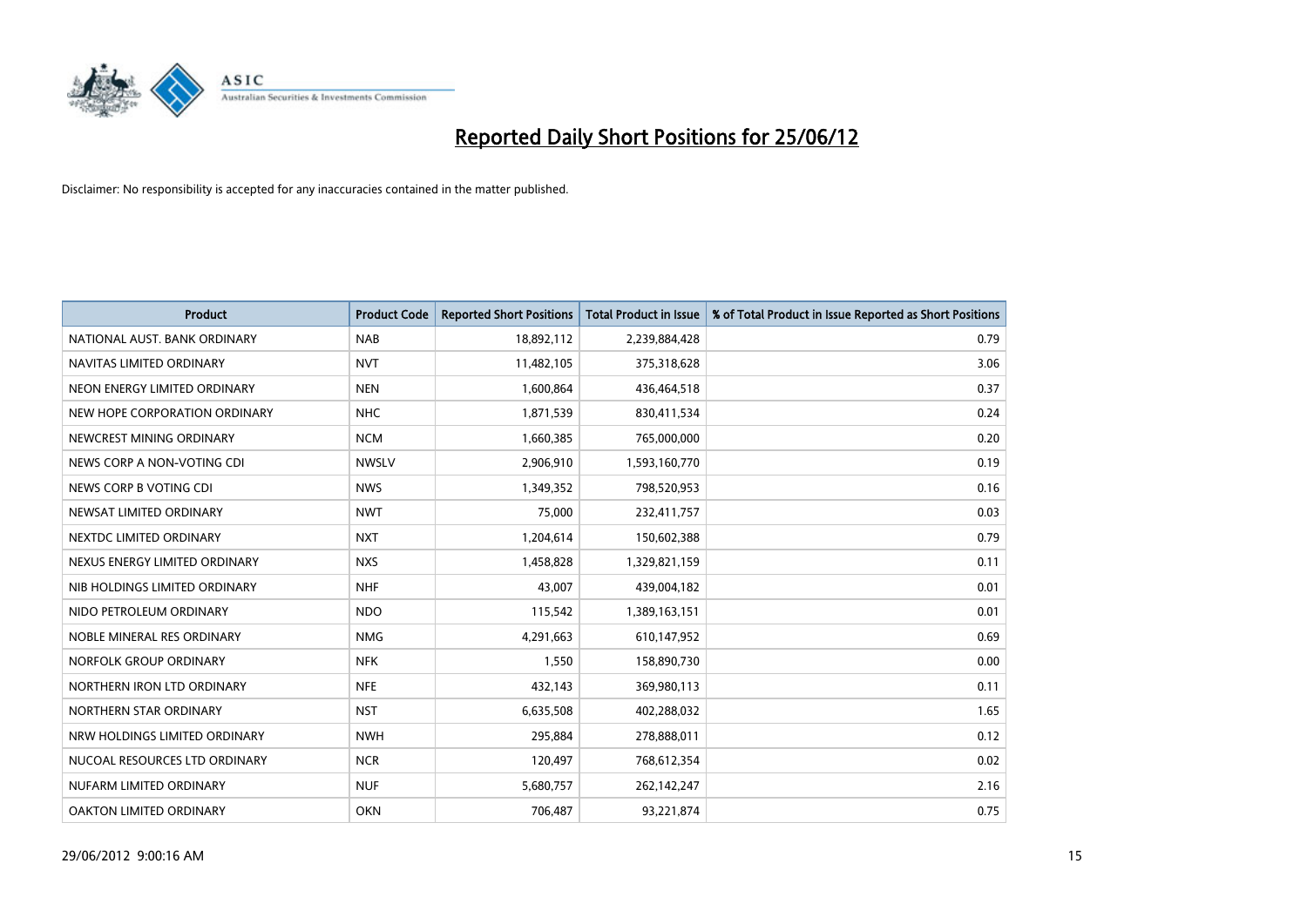

| <b>Product</b>                        | <b>Product Code</b> | <b>Reported Short Positions</b> | <b>Total Product in Issue</b> | % of Total Product in Issue Reported as Short Positions |
|---------------------------------------|---------------------|---------------------------------|-------------------------------|---------------------------------------------------------|
| OCEANAGOLD CORP. CHESS DEPOSITARY INT | <b>OGC</b>          | 1,162,520                       | 262,834,376                   | 0.44                                                    |
| OIL SEARCH LTD ORDINARY               | OSH                 | 4,025,833                       | 1,331,356,047                 | 0.30                                                    |
| OM HOLDINGS LIMITED ORDINARY          | <b>OMH</b>          | 7,036,627                       | 604,105,150                   | 1.16                                                    |
| <b>ONESTEEL LIMITED ORDINARY</b>      | OST                 | 5,403,444                       | 1,345,665,626                 | 0.39                                                    |
| ORICA LIMITED ORDINARY                | ORI                 | 2,841,229                       | 365,007,037                   | 0.75                                                    |
| ORIGIN ENERGY ORDINARY                | <b>ORG</b>          | 7,589,795                       | 1,089,564,638                 | 0.67                                                    |
| OROCOBRE LIMITED ORDINARY             | <b>ORE</b>          | 99,147                          | 103,195,029                   | 0.09                                                    |
| OROTONGROUP LIMITED ORDINARY          | ORL                 | 178,345                         | 40,880,902                    | 0.42                                                    |
| OZ MINERALS ORDINARY                  | OZL                 | 4,966,460                       | 304,743,548                   | 1.62                                                    |
| <b>PACIFIC BRANDS ORDINARY</b>        | <b>PBG</b>          | 8,792,161                       | 912,915,695                   | 0.96                                                    |
| PALADIN ENERGY LTD ORDINARY           | <b>PDN</b>          | 75,981,608                      | 835,645,290                   | 9.10                                                    |
| PANAUST LIMITED ORDINARY              | <b>PNA</b>          | 3,456,438                       | 604,599,995                   | 0.57                                                    |
| PANORAMIC RESOURCES ORDINARY          | <b>PAN</b>          | 826,220                         | 238,714,560                   | 0.34                                                    |
| PAPERLINX LIMITED ORDINARY            | <b>PPX</b>          | 1,782,603                       | 609,280,761                   | 0.29                                                    |
| PAPILLON RES LTD ORDINARY             | PIR                 | 106,303                         | 243,514,325                   | 0.03                                                    |
| PEAK RESOURCES ORDINARY               | <b>PEK</b>          | 32,022                          | 207,916,802                   | 0.02                                                    |
| PEET LIMITED ORDINARY                 | <b>PPC</b>          | 948,968                         | 320,170,604                   | 0.30                                                    |
| PENINSULA ENERGY LTD ORDINARY         | <b>PEN</b>          | 7,328,654                       | 2,186,458,324                 | 0.33                                                    |
| PERILYA LIMITED ORDINARY              | PEM                 | 209,595                         | 769,316,426                   | 0.02                                                    |
| PERPETUAL LIMITED ORDINARY            | <b>PPT</b>          | 2,003,003                       | 41,980,678                    | 4.78                                                    |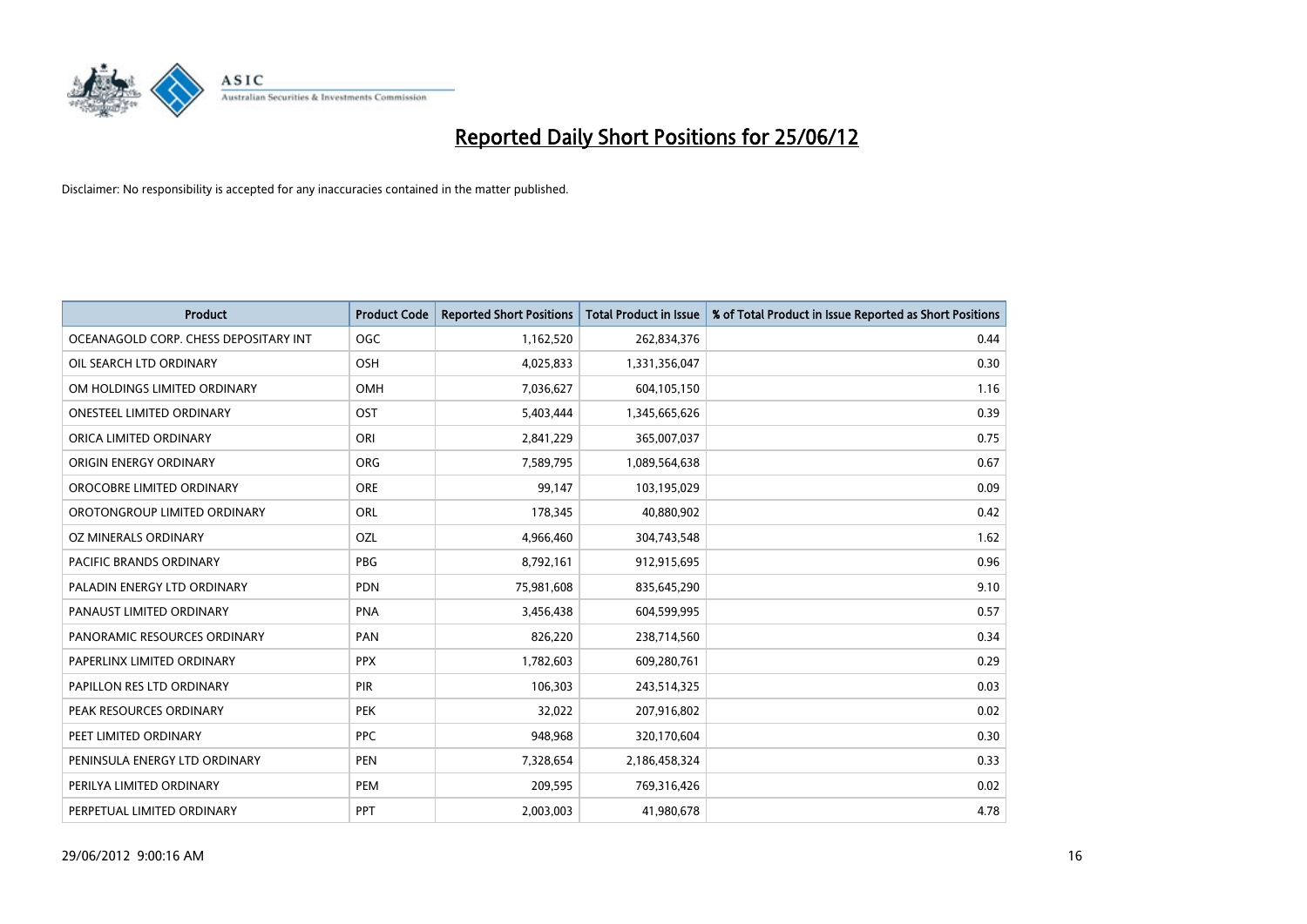

| <b>Product</b>                      | <b>Product Code</b> | <b>Reported Short Positions</b> | <b>Total Product in Issue</b> | % of Total Product in Issue Reported as Short Positions |
|-------------------------------------|---------------------|---------------------------------|-------------------------------|---------------------------------------------------------|
| PERSEUS MINING LTD ORDINARY         | PRU                 | 11,901,385                      | 457,962,088                   | 2.58                                                    |
| PHARMAXIS LTD ORDINARY              | <b>PXS</b>          | 4,041,357                       | 306,455,989                   | 1.33                                                    |
| PHOSPHAGENICS LTD. ORDINARY         | POH                 | 96,072                          | 1,020,215,957                 | 0.01                                                    |
| PLATINUM ASSET ORDINARY             | <b>PTM</b>          | 9,853,659                       | 561,347,878                   | 1.75                                                    |
| PLATINUM AUSTRALIA ORDINARY         | <b>PLA</b>          | 825,704                         | 504,968,043                   | 0.16                                                    |
| PMI GOLD CORP CDI 1:1               | <b>PVM</b>          | 133,196                         | 71,496,626                    | 0.19                                                    |
| PMP LIMITED ORDINARY                | <b>PMP</b>          | 34,862                          | 323,781,124                   | 0.01                                                    |
| PREMIER INVESTMENTS ORDINARY        | <b>PMV</b>          | 361,970                         | 155,260,478                   | 0.22                                                    |
| PRIMA BIOMED LTD ORDINARY           | <b>PRR</b>          | 3,757,259                       | 1,066,063,388                 | 0.35                                                    |
| PRIMARY HEALTH CARE ORDINARY        | <b>PRY</b>          | 12,939,115                      | 501,717,314                   | 2.57                                                    |
| PRIMEAG AUSTRALIA ORDINARY          | PAG                 | 211,665                         | 266,394,444                   | 0.08                                                    |
| PROGRAMMED ORDINARY                 | <b>PRG</b>          | 281,949                         | 118,175,280                   | 0.23                                                    |
| <b>QANTAS AIRWAYS ORDINARY</b>      | QAN                 | 13,738,529                      | 2,265,123,620                 | 0.61                                                    |
| OBE INSURANCE GROUP ORDINARY        | <b>OBE</b>          | 48,921,837                      | 1,181,682,557                 | 4.11                                                    |
| OR NATIONAL LIMITED ORDINARY        | <b>ORN</b>          | 11,655,593                      | 2,440,000,000                 | 0.46                                                    |
| ORXPHARMA LTD ORDINARY              | <b>QRX</b>          | 385,611                         | 144,577,206                   | 0.27                                                    |
| <b>QUBE LOGISTICS HLDG ORDINARY</b> | <b>QUB</b>          | 4,044,910                       | 909,407,185                   | 0.45                                                    |
| RAMELIUS RESOURCES ORDINARY         | <b>RMS</b>          | 1,461,573                       | 335,906,949                   | 0.44                                                    |
| RAMSAY HEALTH CARE ORDINARY         | <b>RHC</b>          | 1,939,951                       | 202,081,252                   | 0.95                                                    |
| RANGE RESOURCES LTD ORDINARY        | <b>RRS</b>          | 583,792                         | 2,118,880,660                 | 0.03                                                    |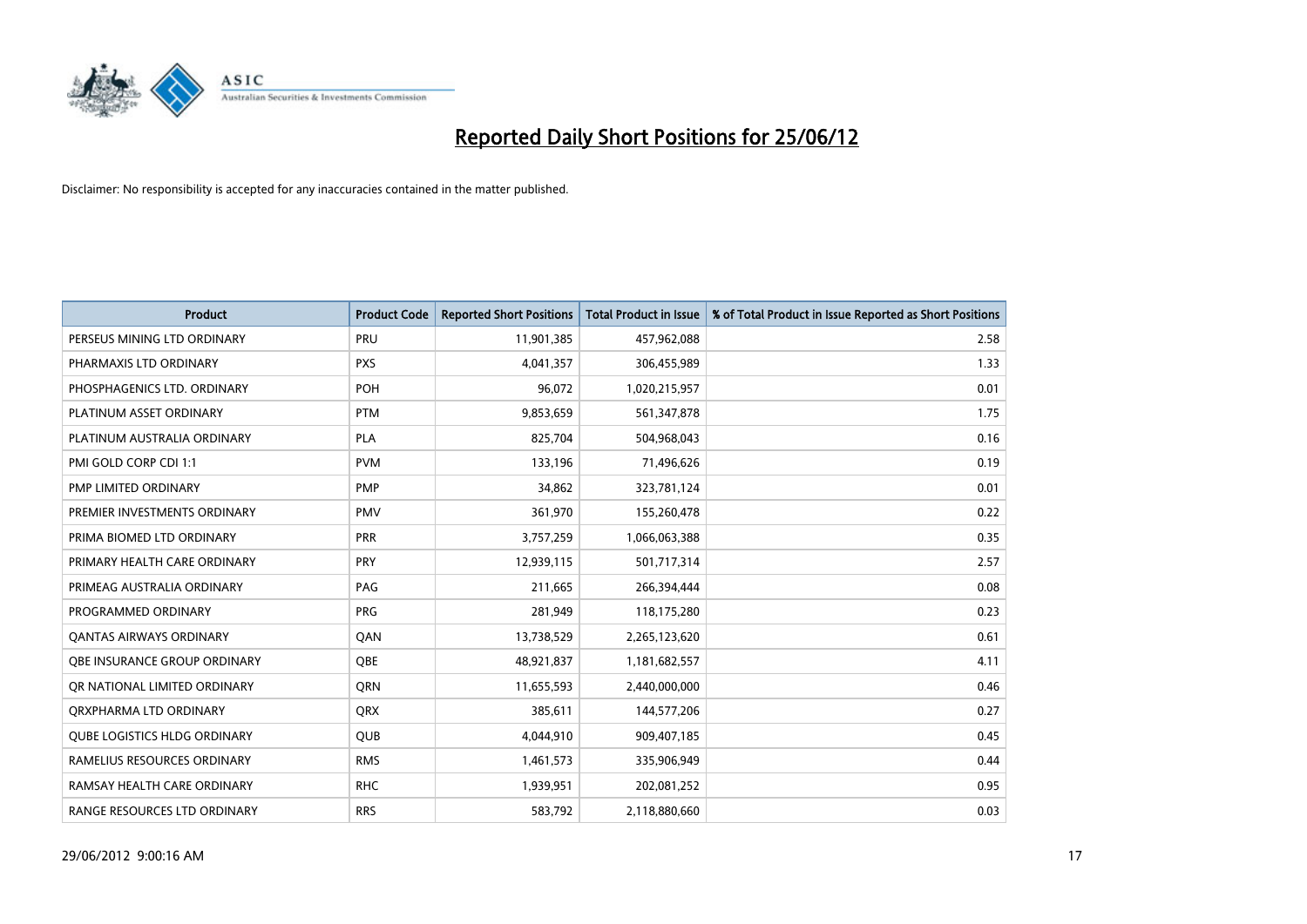

| Product                             | <b>Product Code</b> | <b>Reported Short Positions</b> | <b>Total Product in Issue</b> | % of Total Product in Issue Reported as Short Positions |
|-------------------------------------|---------------------|---------------------------------|-------------------------------|---------------------------------------------------------|
| <b>RCR TOMLINSON ORDINARY</b>       | <b>RCR</b>          | 31,387                          | 131,743,925                   | 0.02                                                    |
| REA GROUP ORDINARY                  | <b>REA</b>          | 368,849                         | 131,714,699                   | 0.28                                                    |
| <b>RECKON LIMITED ORDINARY</b>      | <b>RKN</b>          | 819,466                         | 129,488,015                   | 0.63                                                    |
| <b>RED 5 LIMITED ORDINARY</b>       | <b>RED</b>          | 128,684                         | 135,488,008                   | 0.10                                                    |
| <b>RED FORK ENERGY ORDINARY</b>     | <b>RFE</b>          | 474,171                         | 310,229,853                   | 0.16                                                    |
| REDBANK ENERGY LTD ORDINARY         | <b>AEJ</b>          | 19                              | 786,287                       | 0.00                                                    |
| <b>REDFLEX HOLDINGS ORDINARY</b>    | <b>RDF</b>          | $\overline{2}$                  | 110,345,599                   | 0.00                                                    |
| REGIONAL EXPRESS ORDINARY           | <b>REX</b>          | 10,000                          | 121,254,902                   | 0.01                                                    |
| <b>REGIS RESOURCES ORDINARY</b>     | <b>RRL</b>          | 340,249                         | 452,303,047                   | 0.07                                                    |
| RESMED INC CDI 10:1                 | <b>RMD</b>          | 3,637,117                       | 1,556,242,300                 | 0.23                                                    |
| RESOLUTE MINING ORDINARY            | <b>RSG</b>          | 4,945,479                       | 643,219,058                   | 0.76                                                    |
| <b>RESOURCE GENERATION ORDINARY</b> | <b>RES</b>          | 173                             | 262,895,652                   | 0.00                                                    |
| RETAIL FOOD GROUP ORDINARY          | <b>RFG</b>          | 17,020                          | 108,422,615                   | 0.02                                                    |
| REVERSE CORP LIMITED ORDINARY       | <b>REF</b>          | 100                             | 92,382,175                    | 0.00                                                    |
| REX MINERALS LIMITED ORDINARY       | <b>RXM</b>          | 696,848                         | 188,907,284                   | 0.36                                                    |
| RHG LIMITED ORDINARY                | <b>RHG</b>          | 236,083                         | 308,483,177                   | 0.07                                                    |
| RIALTO ENERGY ORDINARY              | <b>RIA</b>          | 2,000,334                       | 671,347,392                   | 0.30                                                    |
| <b>RIDLEY CORPORATION ORDINARY</b>  | <b>RIC</b>          | 8,683                           | 307,817,071                   | 0.00                                                    |
| RIO TINTO LIMITED ORDINARY          | <b>RIO</b>          | 21,499,451                      | 435,758,720                   | 4.95                                                    |
| ROBUST RESOURCES ORDINARY           | <b>ROL</b>          | 33,720                          | 87,994,097                    | 0.04                                                    |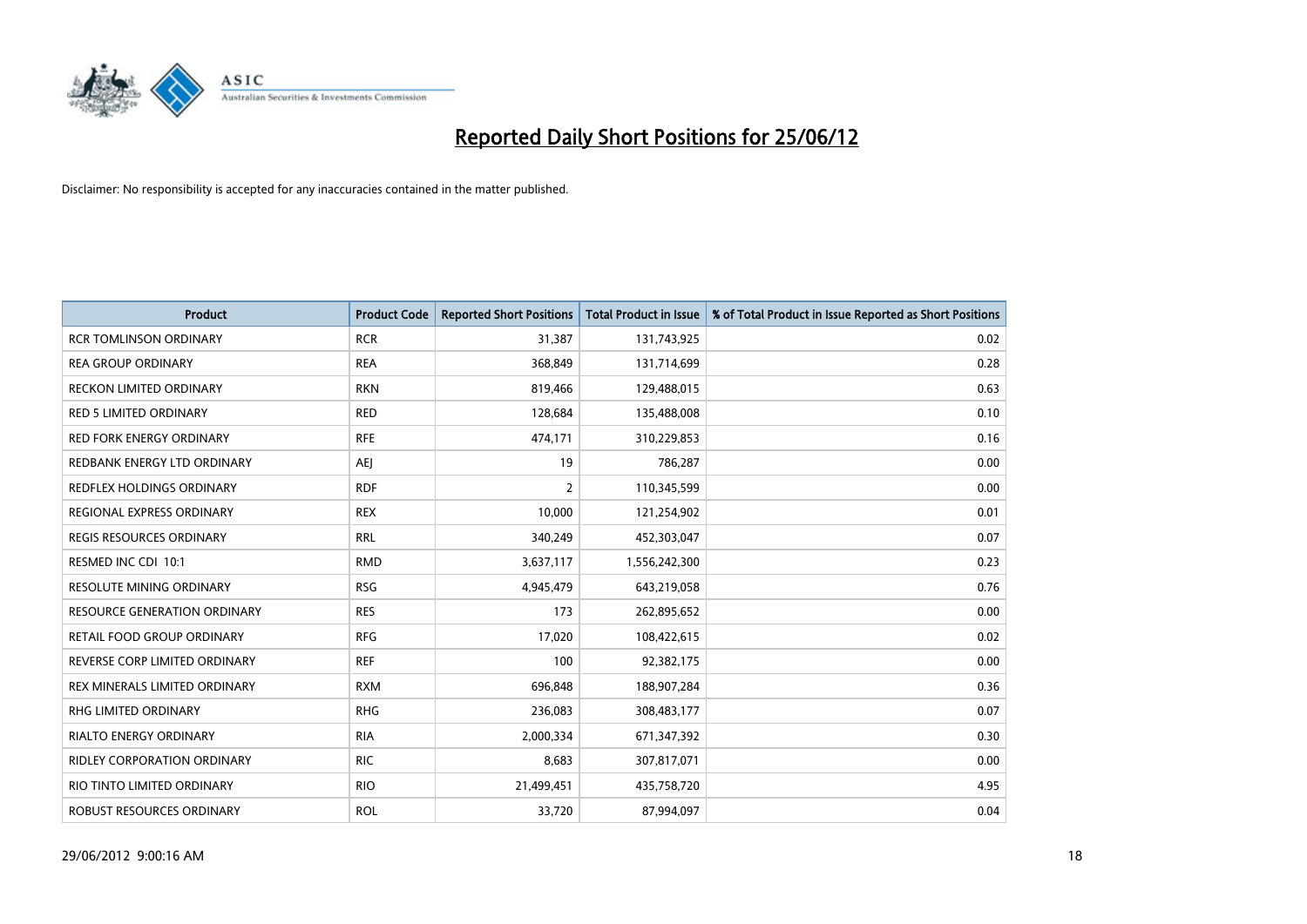

| <b>Product</b>                           | <b>Product Code</b> | <b>Reported Short Positions</b> | <b>Total Product in Issue</b> | % of Total Product in Issue Reported as Short Positions |
|------------------------------------------|---------------------|---------------------------------|-------------------------------|---------------------------------------------------------|
| ROC OIL COMPANY ORDINARY                 | <b>ROC</b>          | 2,116,102                       | 683,235,552                   | 0.32                                                    |
| <b>RURALCO HOLDINGS ORDINARY</b>         | <b>RHL</b>          | 12,000                          | 55,019,284                    | 0.02                                                    |
| SAI GLOBAL LIMITED ORDINARY              | SAI                 | 4,379,812                       | 204,354,836                   | 2.14                                                    |
| SALMAT LIMITED ORDINARY                  | <b>SLM</b>          | 2,792,335                       | 159,802,174                   | 1.73                                                    |
| SAMSON OIL & GAS LTD ORDINARY            | SSN                 | 1,349,852                       | 1,769,154,617                 | 0.08                                                    |
| SANDFIRE RESOURCES ORDINARY              | <b>SFR</b>          | 4,191,035                       | 151,208,635                   | 2.77                                                    |
| SANTOS LTD ORDINARY                      | <b>STO</b>          | 4,898,347                       | 952,790,050                   | 0.51                                                    |
| SARACEN MINERAL ORDINARY                 | <b>SAR</b>          | 2,556,367                       | 594,815,640                   | 0.43                                                    |
| SEDGMAN LIMITED ORDINARY                 | <b>SDM</b>          | 16,887                          | 214,292,930                   | 0.00                                                    |
| SEEK LIMITED ORDINARY                    | <b>SEK</b>          | 12,239,075                      | 337,101,307                   | 3.62                                                    |
| SENEX ENERGY LIMITED ORDINARY            | <b>SXY</b>          | 12,220,023                      | 926,147,416                   | 1.32                                                    |
| SERVCORP LIMITED ORDINARY                | SRV                 | 111                             | 98,440,807                    | 0.00                                                    |
| SERVICE STREAM ORDINARY                  | <b>SSM</b>          | 400                             | 283,418,867                   | 0.00                                                    |
| SEVEN GROUP HOLDINGS ORDINARY            | <b>SVW</b>          | 652,776                         | 307,410,281                   | 0.21                                                    |
| SEVEN WEST MEDIA LTD ORDINARY            | <b>SWM</b>          | 31,838,571                      | 666,105,054                   | 4.78                                                    |
| SIGMA PHARMACEUTICAL ORDINARY            | <b>SIP</b>          | 5,240,734                       | 1,185,020,782                 | 0.45                                                    |
| SILEX SYSTEMS ORDINARY                   | <b>SLX</b>          | 703,981                         | 170,143,997                   | 0.40                                                    |
| SILVER LAKE RESOURCE ORDINARY            | <b>SLR</b>          | 394,964                         | 220,264,064                   | 0.19                                                    |
| SIMS METAL MGMT LTD ORDINARY             | SGM                 | 8,432,274                       | 205,106,768                   | 4.10                                                    |
| SINGAPORE TELECOMM. CHESS DEPOSITARY INT | SGT                 | 8,175,030                       | 163,034,804                   | 5.00                                                    |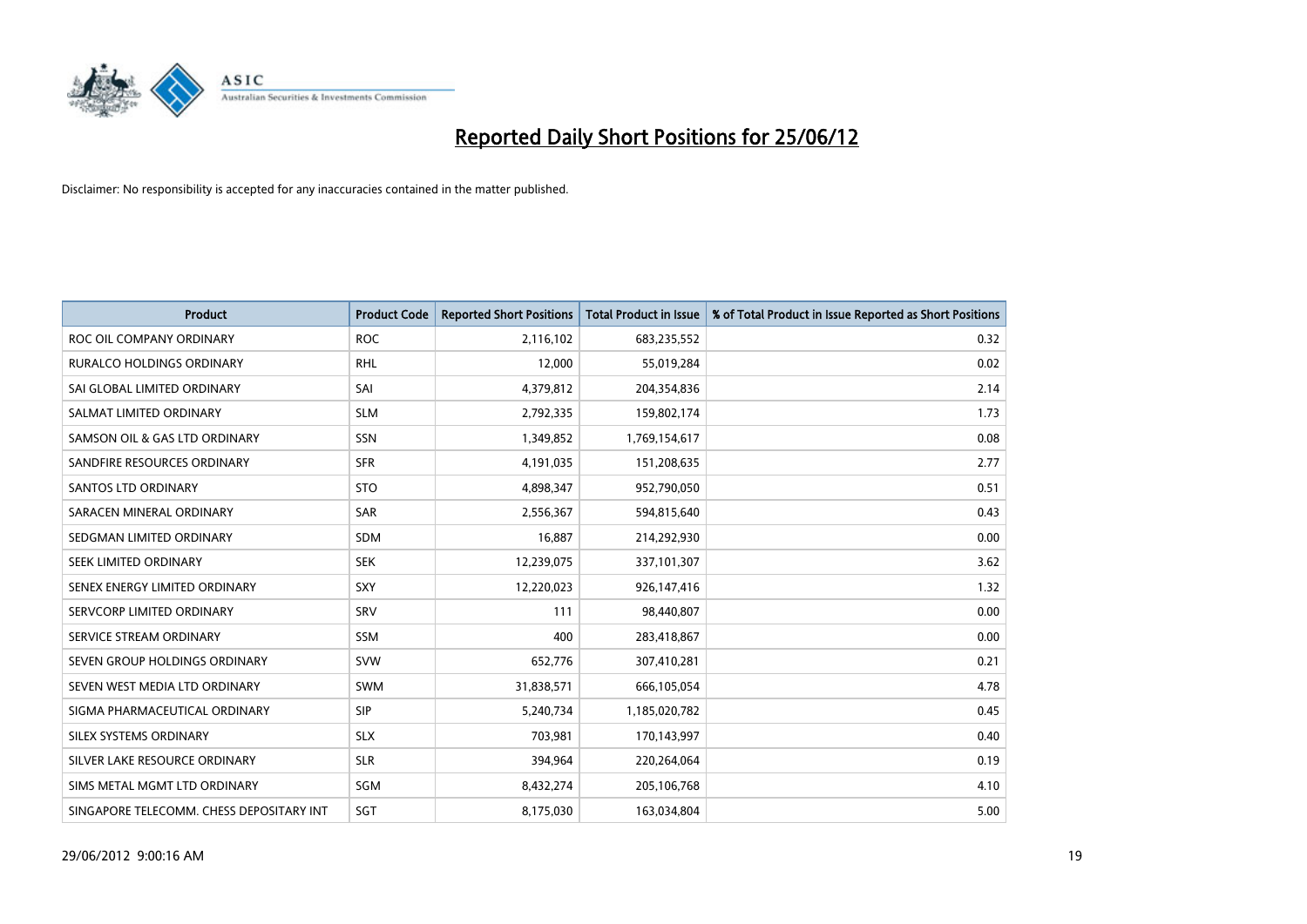

| <b>Product</b>                           | <b>Product Code</b> | <b>Reported Short Positions</b> | <b>Total Product in Issue</b> | % of Total Product in Issue Reported as Short Positions |
|------------------------------------------|---------------------|---------------------------------|-------------------------------|---------------------------------------------------------|
| SKILLED GROUP LTD ORDINARY               | <b>SKE</b>          | 200,685                         | 233,487,276                   | 0.08                                                    |
| SKY CITY ENTERTAIN, ORDINARY             | <b>SKC</b>          | 101                             | 576,958,340                   | 0.00                                                    |
| <b>SLATER &amp; GORDON ORDINARY</b>      | SGH                 | 19,825                          | 168,600,731                   | 0.01                                                    |
| SMS MANAGEMENT. ORDINARY                 | <b>SMX</b>          | 685,292                         | 68,415,913                    | 1.00                                                    |
| SONIC HEALTHCARE ORDINARY                | SHL                 | 4,164,979                       | 390,969,875                   | 1.05                                                    |
| SOUL PATTINSON (W.H) ORDINARY            | SOL                 | 11,159                          | 239,395,320                   | 0.00                                                    |
| SOUTH BOULDER MINES ORDINARY             | <b>STB</b>          | 101,421                         | 116,232,826                   | 0.09                                                    |
| SP AUSNET STAPLED SECURITIES             | <b>SPN</b>          | 5,957,025                       | 3,330,649,931                 | 0.18                                                    |
| SPARK INFRASTRUCTURE STAPLED NOTE & UNIT | SKI                 | 30,361,868                      | 1,326,734,264                 | 2.29                                                    |
| SPDR 200 FINANCIALS ETF UNITS            | <b>OZF</b>          | 16,984                          | 1,000,113                     | 1.70                                                    |
| SPECIALTY FASHION ORDINARY               | <b>SFH</b>          | 2,099,171                       | 192,236,121                   | 1.09                                                    |
| SPOTLESS GROUP LTD ORDINARY              | <b>SPT</b>          | 567,305                         | 265,746,161                   | 0.21                                                    |
| ST BARBARA LIMITED ORDINARY              | <b>SBM</b>          | 6,447,937                       | 325,615,389                   | 1.98                                                    |
| STANMORE COAL LTD ORDINARY               | <b>SMR</b>          | 16,885                          | 160,180,221                   | 0.01                                                    |
| STARPHARMA HOLDINGS ORDINARY             | <b>SPL</b>          | 1,984,082                       | 280,802,451                   | 0.70                                                    |
| STHN CROSS MEDIA ORDINARY                | <b>SXL</b>          | 7,539,902                       | 704,594,449                   | 1.07                                                    |
| STOCKLAND UNITS/ORD STAPLED              | SGP                 | 27,981,111                      | 2,207,512,454                 | 1.25                                                    |
| STRAITS RES LTD. ORDINARY                | SRO                 | 136,188                         | 456,529,474                   | 0.03                                                    |
| STW COMMUNICATIONS ORDINARY              | SGN                 | 62,270                          | 362,798,351                   | 0.01                                                    |
| SUNCORP GROUP LTD ORDINARY               | <b>SUN</b>          | 11,151,165                      | 1,286,600,980                 | 0.84                                                    |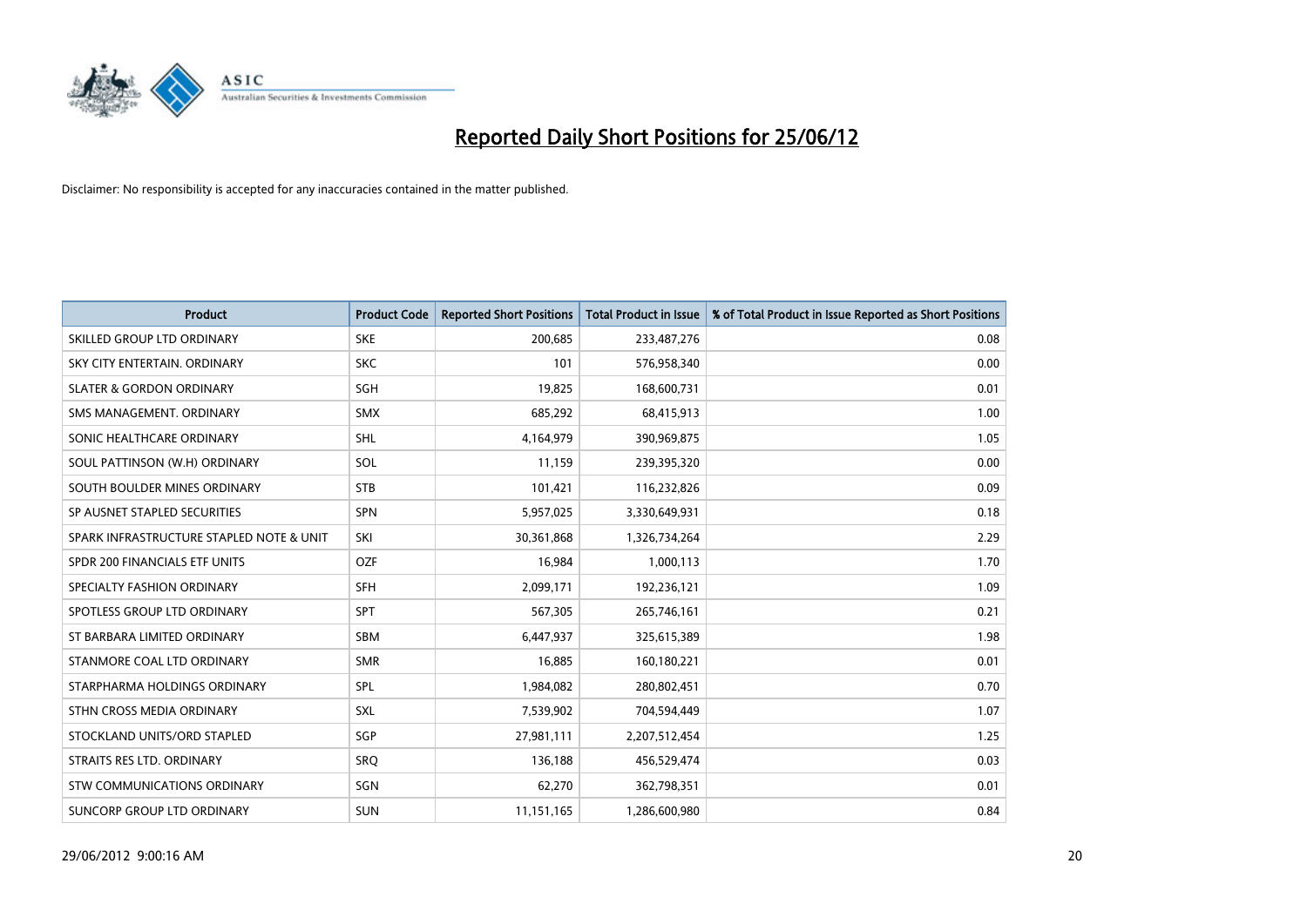

| <b>Product</b>                     | <b>Product Code</b> | <b>Reported Short Positions</b> | <b>Total Product in Issue</b> | % of Total Product in Issue Reported as Short Positions |
|------------------------------------|---------------------|---------------------------------|-------------------------------|---------------------------------------------------------|
| SUNDANCE ENERGY ORDINARY           | <b>SEA</b>          | 52,694                          | 277,098,474                   | 0.02                                                    |
| SUNDANCE RESOURCES ORDINARY        | <b>SDL</b>          | 9,836,242                       | 3,049,476,534                 | 0.32                                                    |
| SUNLAND GROUP LTD ORDINARY         | <b>SDG</b>          | 91,510                          | 199,617,888                   | 0.05                                                    |
| SUPER RET REP LTD ORDINARY         | <b>SUL</b>          | 1,560,735                       | 196,152,971                   | 0.78                                                    |
| SYD AIRPORT STAPLED US PROHIBIT.   | <b>SYD</b>          | 8,881,234                       | 1,861,210,782                 | 0.47                                                    |
| SYRAH RESOURCES ORDINARY           | <b>SYR</b>          | 57,698                          | 125,204,521                   | 0.05                                                    |
| TABCORP HOLDINGS LTD ORDINARY      | <b>TAH</b>          | 6,726,018                       | 730,113,969                   | 0.92                                                    |
| TANAMI GOLD NL ORDINARY            | <b>TAM</b>          | 214,234                         | 261,132,677                   | 0.07                                                    |
| TAP OIL LIMITED ORDINARY           | <b>TAP</b>          | 1,175,822                       | 241,295,311                   | 0.49                                                    |
| TASSAL GROUP LIMITED ORDINARY      | <b>TGR</b>          | 98,758                          | 146,304,404                   | 0.06                                                    |
| TATTS GROUP LTD ORDINARY           | <b>TTS</b>          | 7,260,427                       | 1,362,919,733                 | 0.53                                                    |
| <b>TECHNOLOGY ONE ORDINARY</b>     | <b>TNE</b>          | 5,500                           | 304,910,455                   | 0.00                                                    |
| TELECOM CORPORATION ORDINARY       | <b>TEL</b>          | 16,018,198                      | 1,878,462,114                 | 0.84                                                    |
| TELSTRA CORPORATION, ORDINARY      | <b>TLS</b>          | 28,799,834                      | 12,443,074,357                | 0.22                                                    |
| TEN NETWORK HOLDINGS ORDINARY      | <b>TEN</b>          | 70,957,905                      | 1,360,536,737                 | 5.20                                                    |
| TERANGA GOLD CORP CDI 1:1          | TGZ                 | 245,749                         | 158,155,577                   | 0.13                                                    |
| TEXON PETROLEUM LTD ORDINARY       | <b>TXN</b>          | 284,567                         | 245,039,848                   | 0.12                                                    |
| TFS CORPORATION LTD ORDINARY       | <b>TFC</b>          | 207,942                         | 279,621,829                   | 0.07                                                    |
| THAKRAL HOLDINGS GRP ORDINARY/UNIT | <b>THG</b>          | 164                             | 585,365,014                   | 0.00                                                    |
| THE REJECT SHOP ORDINARY           | <b>TRS</b>          | 2,118,475                       | 26,071,170                    | 8.13                                                    |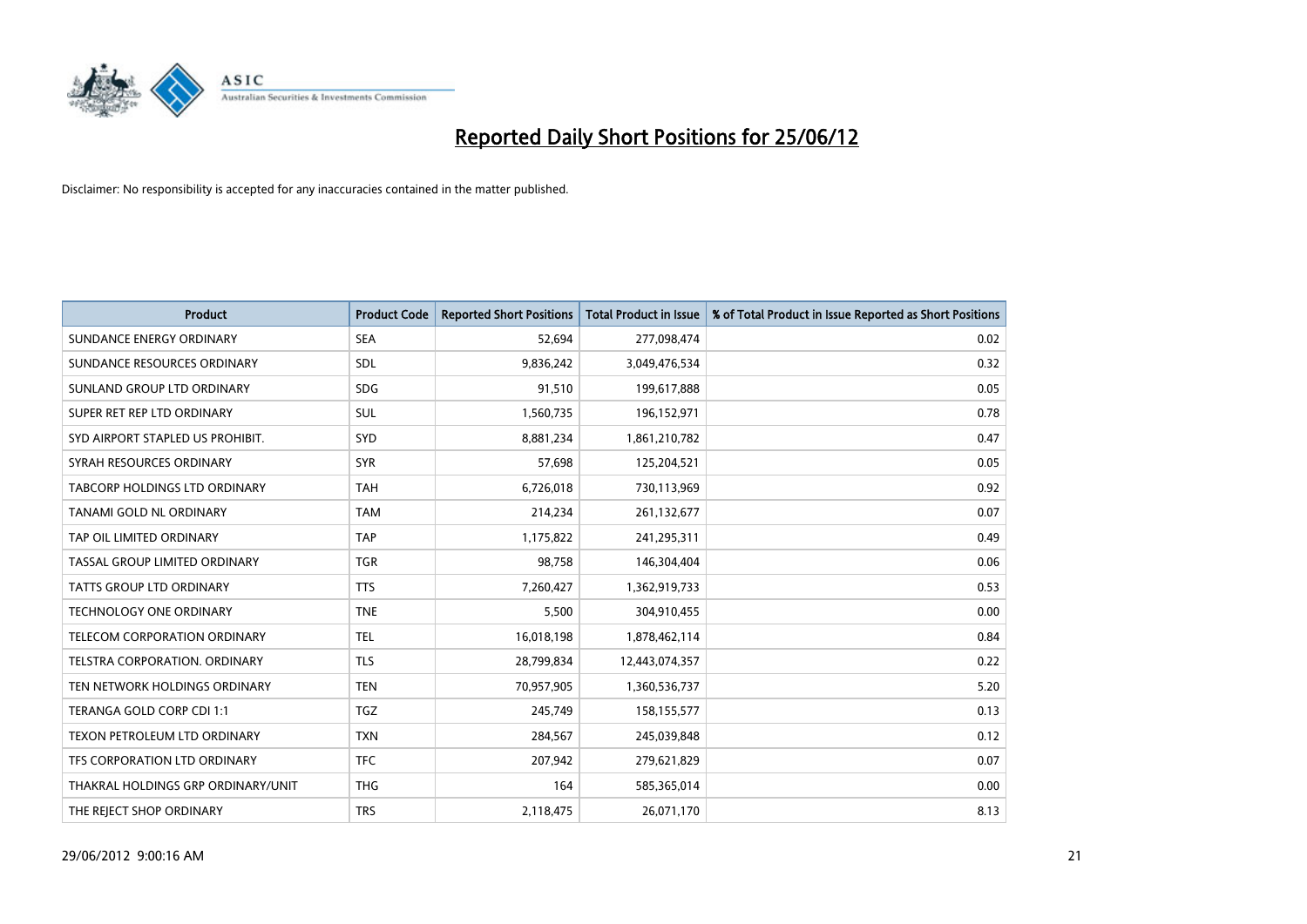

| <b>Product</b>                       | <b>Product Code</b> | <b>Reported Short Positions</b> | <b>Total Product in Issue</b> | % of Total Product in Issue Reported as Short Positions |
|--------------------------------------|---------------------|---------------------------------|-------------------------------|---------------------------------------------------------|
| THINKSMART LIMITED ORDINARY          | <b>TSM</b>          | 175,000                         | 156,005,431                   | 0.11                                                    |
| THORN GROUP LIMITED ORDINARY         | TGA                 | 341,100                         | 146,374,703                   | 0.22                                                    |
| TIGER RESOURCES ORDINARY             | TGS                 | 2,304,983                       | 673,470,269                   | 0.33                                                    |
| <b>TISHMAN SPEYER UNITS</b>          | <b>TSO</b>          | 40,786                          | 338,440,904                   | 0.01                                                    |
| TOLL HOLDINGS LTD ORDINARY           | <b>TOL</b>          | 13,630,549                      | 717,133,875                   | 1.90                                                    |
| TOX FREE SOLUTIONS ORDINARY          | <b>TOX</b>          | 30,674                          | 115,036,608                   | 0.02                                                    |
| TPG TELECOM LIMITED ORDINARY         | <b>TPM</b>          | 2,040,698                       | 793,808,141                   | 0.24                                                    |
| TRADE ME GROUP ORDINARY              | <b>TME</b>          | 4,489                           | 395,745,510                   | 0.00                                                    |
| <b>TRANSFIELD SERVICES ORDINARY</b>  | <b>TSE</b>          | 3,165,691                       | 525,028,694                   | 0.62                                                    |
| TRANSPACIFIC INDUST, ORDINARY        | <b>TPI</b>          | 5,927,176                       | 1,578,209,025                 | 0.35                                                    |
| TRANSURBAN GROUP TRIPLE STAPLED SEC. | <b>TCL</b>          | 6,501,457                       | 1,458,321,112                 | 0.43                                                    |
| TREASURY WINE ESTATE ORDINARY        | <b>TWE</b>          | 14,034,896                      | 647,227,144                   | 2.17                                                    |
| TROY RESOURCES LTD ORDINARY          | <b>TRY</b>          | 29,738                          | 89,412,649                    | 0.03                                                    |
| <b>UGL LIMITED ORDINARY</b>          | UGL                 | 6,906,045                       | 166,315,038                   | 4.14                                                    |
| UNILIFE CORPORATION CDI 6:1          | <b>UNS</b>          | 211,168                         | 256,958,538                   | 0.08                                                    |
| UXC LIMITED ORDINARY                 | <b>UXC</b>          | 106,136                         | 305,585,913                   | 0.03                                                    |
| <b>VENTURE MINERALS ORDINARY</b>     | <b>VMS</b>          | 60,337                          | 232,468,592                   | 0.03                                                    |
| <b>VIRGIN AUS HLDG LTD ORDINARY</b>  | <b>VAH</b>          | 24,830,765                      | 2,210,197,600                 | 1.13                                                    |
| VITERRA INC CDI 1:1                  | <b>VTA</b>          | 10                              | 68,629,939                    | 0.00                                                    |
| WAH NAM INT HLDG LTD ORDINARY        | <b>WNI</b>          | 133,182                         | 6,926,590,521                 | 0.00                                                    |